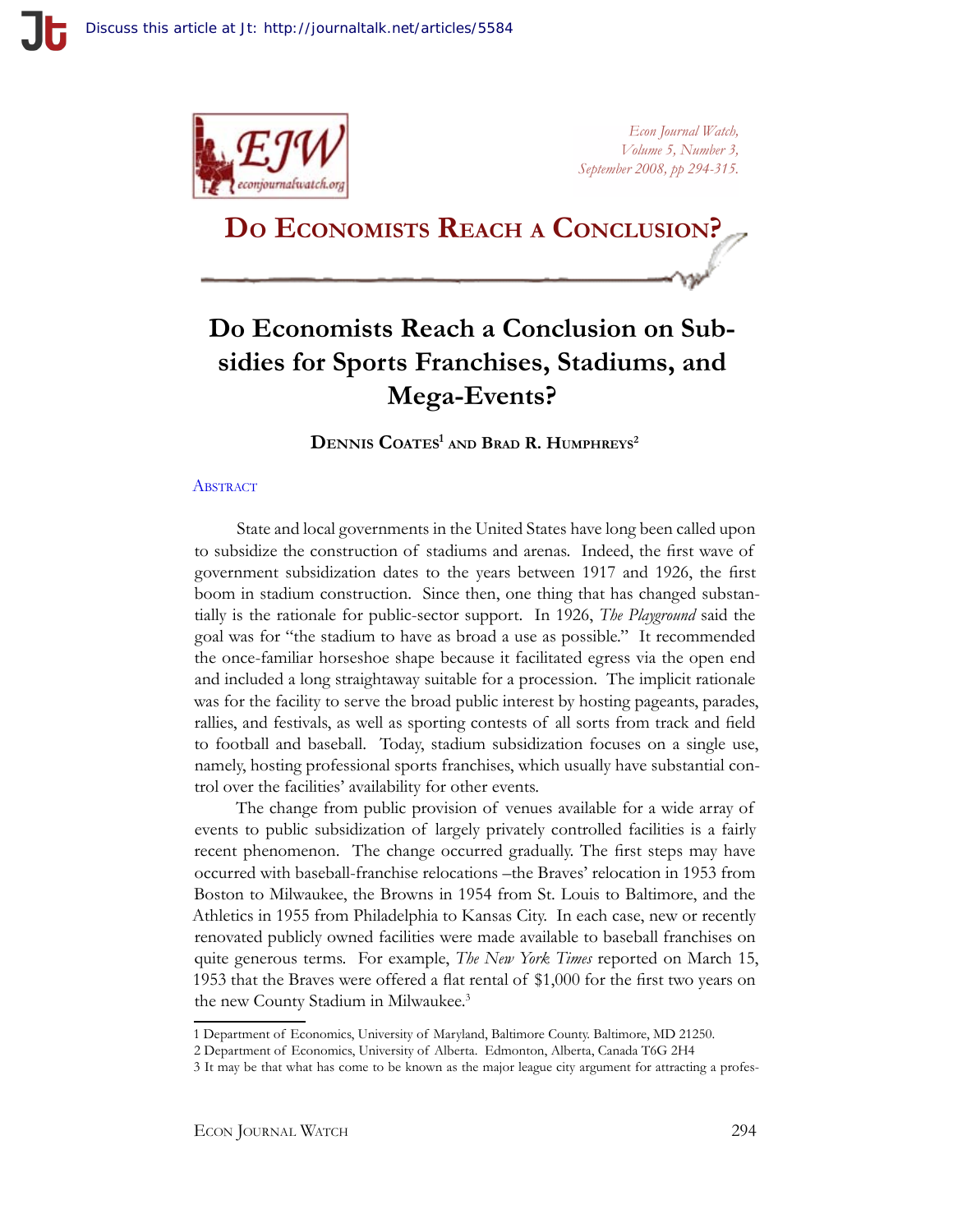Ralph Wulz (1957) argued that public ownership of stadiums was justified if "private enterprise could not provide the service which the public demanded and at the same time realize an adequate profit on its investment." However, Wulz did not foresee private businesses being subsidized in their use of these facilities, stating that subsidization might be suitable for "governmental activities and perhaps activities at which no admission is charged," but that "commercial type activities pay the full cost of the services or facilities which are provided" (93).

Wulz's (1957) discussion raises the question of the possible theoretical justification for the subsidies we see today. Subsidies can, in general, be justified either on efficiency or distributive grounds. For example, a subsidy could be justified if the unsubsidized market would supply too little of the good. This is the classic situation of positive externalities. The subsidy would induce greater provision. Alternatively, subsidies could be justified as a means of redistribution. For example, public education is paid for out of taxes, with wealthier individuals paying more in taxes than the cost of the services they receive and poorer individuals paying less than the full cost of the education. We will address each of these justifications for stadium and arena subsidies in turn.

To justify a stadium subsidy on efficiency grounds requires an explanation of how the market outcome will result in "too little" quantity. That is, one must explain how marginal social benefit from the stadium exceeds the marginal social cost. A difficulty in this case is that sports facilities are very lumpy; the debate often focuses on whether to build a facility, not about increasing the seating capacity by an additional seat. The market outcome, therefore, may be no construction of a stadium or an arena at all, and consequently no sporting events. This is the market failure justification implicit in the "build it and they will come" strategy of cities whose intent is to lure an existing franchise away from some other city or to induce a professional league to grant the city an expansion franchise. It is also the justification for a city to replace an existing facility to keep the current team or teams from moving.

A recent example from the NBA illustrates the kind of thing that often goes on now. The Seattle Supersonics were unhappy with their former home, KeyArena, and sought to have the city of Seattle build a new arena. Seattle refused and the team explored moving, which would require breaking their lease with the City of Seattle for KeyArena. A lawsuit ensued and they settled out of court, with the team moving to Oklahoma City, for the 2008-2009 season, and paying Seattle tens of millions of dollars to break the lease. Oklahoma City attracted the team by promising to spend \$100 million renovating its existing arena to bring it up to current NBA standards and an additional \$20 million to construct a practice facility. The existing arena in Oklahoma City was built without an occupant during the

sional sports franchise came from Lou Perini, President of the Boston Braves, discussing his decision to move the team to Milwaukee. *The New York Times* article quotes him as saying "Maybe Milwaukee isn't a major league city. I don't know, but I feel it will become one."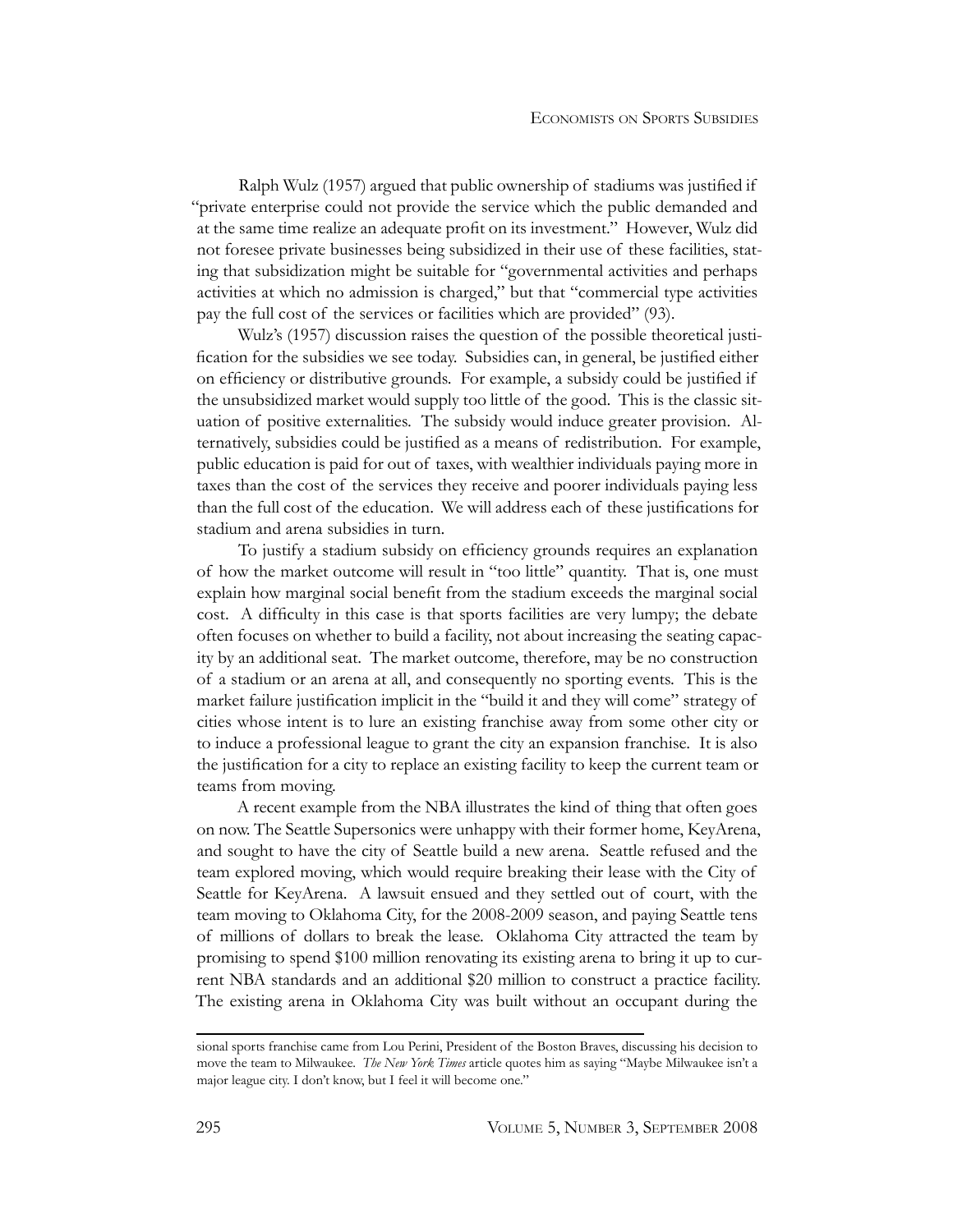1990s as part of a downtown redevelopment plan. The Seattle-Oklahoma City case suggests relevant lessons: Professional sports leagues are able to restrict entry and play one city off against another to extract the best subsidy deal. In doing so, there is a significant positional element—one city's fan-base loses, another gains. And teams exploit the cities where politics most effectively taps the taxpayers.

In this paper we examine the economic research on subsidies for sports franchises, stadiums, and mega-events. We ask whether economists who conduct such research reach a conclusion. Our investigation suggests that such economists largely agree that subsidization is undesirable. Before turning to the economic literature, we examine the results of a recent survey, and frame the issue in terms of economic intuition.

#### **The Average Economist Opposes Sports Subsidies**

Survey evidence indicates that on some policy issues economists in general hold views different from those who specialize in the issue.<sup>4</sup> When it comes to sports subsidies, however, both sets of economists appear to agree. In a 2005 survey of a random sample of American Economic Association members, Robert Whaples (2006) asked of agreement with the following:

*Local and state governments in the U.S. should eliminate subsidies to professional sports franchises.*

Possible responses were "Strongly Disagree," "Disagree," "Neutral," "Agree," and "Strongly Agree." Figure 1 shows that 58 percent strongly agreed, and 28 percent agreed. About 10 percent were "neutral." Only 5 percent disagreed. Sports subsidies was but one of about 20 policy issues included in the survey, but Whaples highlights this issue as one of exceptional consensus—the other standouts being free trade, outsourcing, and the elimination of agricultural subsidies. The sports question, in fact, received the largest "strongly agree" response in the entire survey.

Incidentally, similar economic intuition can be attributed to Adam Smith (1776). In writing of "public diversions," meaning displays "to amuse and divert the people by painting, poetry, music, dancing; by all sorts of dramatic representations and exhibitions," Smith favored the state's "encouraging" such activities, but he specifically clarified what he meant by "encouraging": "that is by giving entire liberty to all those who for their own interest would attempt without scandal or indecency" (796). Thus, where Smith specifically identified the form of encourage-

<sup>4</sup> For example, on rail-transit projects and subsidies, Balaker and Kim (2006) show that the specialist economists are mostly opposed, likely much more so than the "average" economist; on the pharmaceutical policies administered by the Food and Drug Administration, Klein (2008) indicates that the specialist economists are substantially more supportive of liberalization than the "average" economist.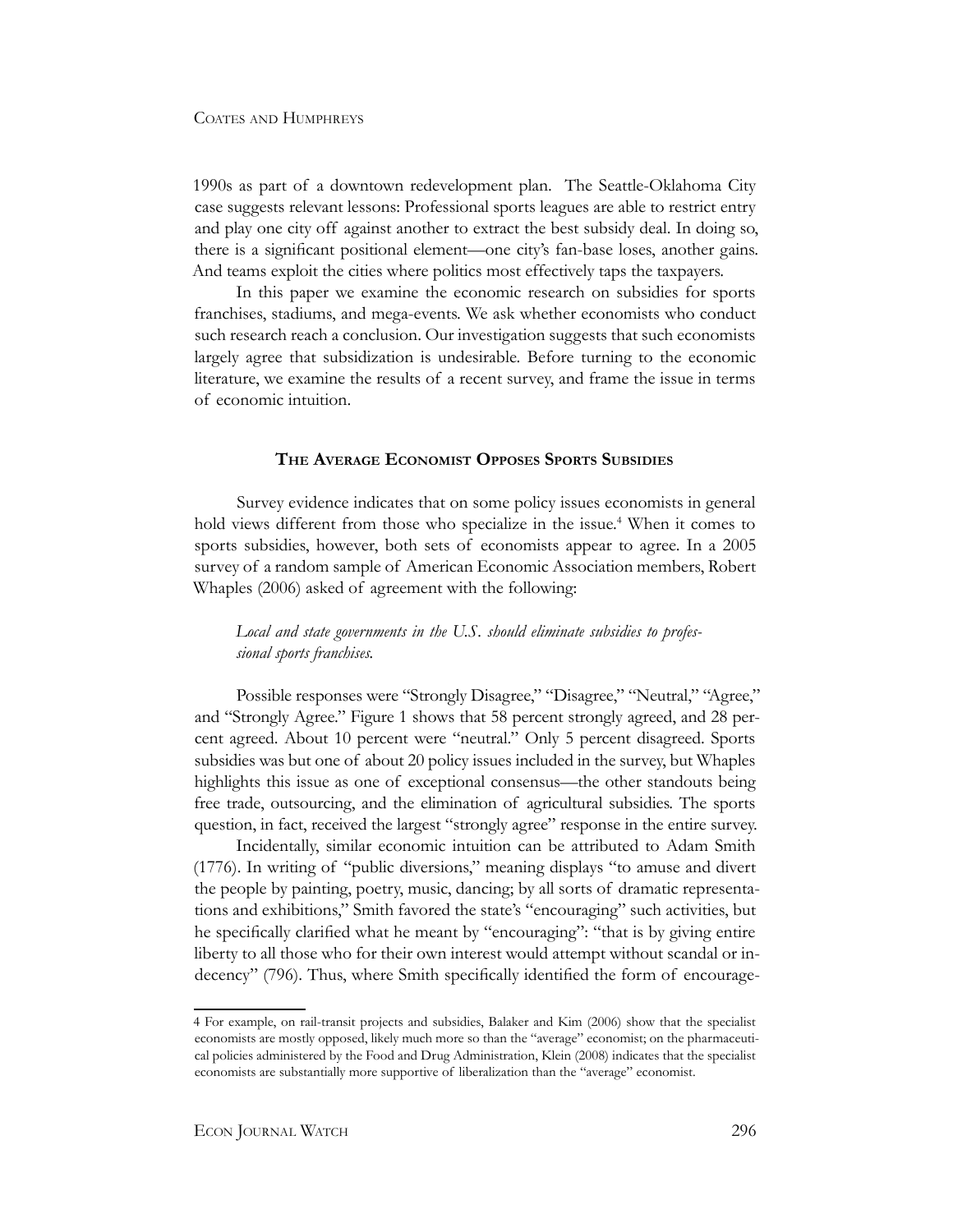ment, he spoke of liberty and made no mention of subsidization—whereas he did countenance subsidization when it came to the schooling of children (785, 815).



Source: Whaples (2006)

#### **The Economic Intuition Behind the Case Against Sports Subsidies**

The consensus among economists on the question of sports facility subsidies likely stems from the basic economic intuition that government subsidies ought to address some "market failure," and economists sense that there is no compelling case to be made for sports subsidies. The argument for a subsidy always comes from a local context, when a city wants to attract a new team or hold on to an existing one, and we address these local issues. But one can also assess the subsidy argument from a global perspective, which is where we begin.

The Seattle-Oklahoma City case described above is a perfect example of the global case against subsidies. Oklahoma City offered larger subsidies than Seattle was willing to make, so the basketball franchise left Seattle for Oklahoma City. Basketball fans in Seattle lose, basketball fans in Oklahoma City gain. Perhaps there are more fans in Oklahoma City than in Seattle or fans in Oklahoma have more intense preferences for NBA basketball than fans in Seattle, so there might be some slight gain in average welfare as a result of the franchise move. By and large, however, the franchise changing cities is a zero sum game for basketball fans. The team is enriched by the larger subsidy available in Oklahoma, but the move is clearly not a Pareto improvement in the allocation of resources. From a social perspective, a better approach to maximizing welfare might be for the NBA to expand the number of franchises so basketball fans across the country had their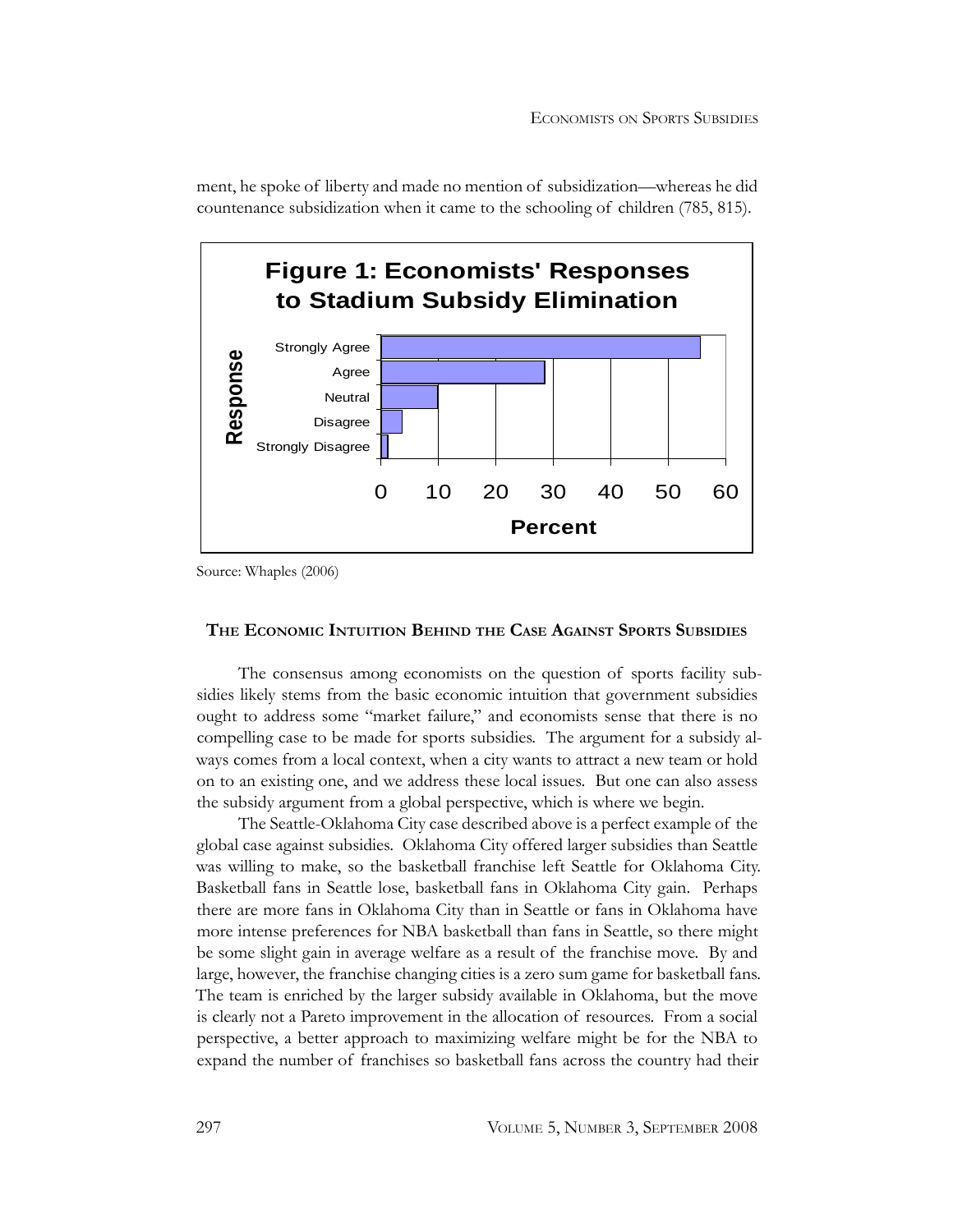own local team to cheer. That, of course, is not in the best interests of the current league members who derive substantial benefits, like the subsidies, from their restriction of supply.

Calls for subsidies at the local level come from interest groups and their consulting firms—which we call "promoters" of subsidization—who talk up local benefits of sports franchises, stadiums, and mega-events. As we shall see, promoters' claims of such local benefits don't hold up empirically. But such rationales can also be countered by simple economic intuition.

The promotional literature often suggests that if the city attracts or retains a sports franchise, its people derive specific economic benefits from the presence of the team, including more local jobs, higher local income, and increased local tax revenues. In addition, some promoters suggest that the presence of a franchise generates intangible economic benefits for the city. For example, promoters consistently argue that having major league sports raises the status of the city and brings added national and world recognition that enhances the business prospects and even the self-esteem of the community. For example, Oklahoma City's quest to raise the sales tax by one cent to fund the improvements to its existing arena went by the name "Big League City" campaign. The prospect of a game being broadcast nationally or even internationally from the stadium or arena is touted as a wonderful advertisement of the city's virtues. These benefits, which the teams cannot capture, are used to justify a local government subsidy for the construction of the facility.

The promotional literature suffers from a long list of methodological and theoretical problems, all of which have been well-documented in the literature. Economic intuition suggests several of these problems:

- 1. The redistributive implication of moving a franchise from one city to another also applies to the context of moving a stadium from one part of a city to another. If a new stadium is built in the downtown area to revitalize that section of town, then at least a portion of any such vitality naturally comes from the part of the city around the original stadium.
- 2. Much of the consumer spending associated with professional sports comes out of the entertainment budgets of local residents. When a new sports franchise appears in a city, local entertainment spending on sports increases and local entertainment spending on other activities like movies, bowling, etc. decreases. The effective "local spending multiplier" on activities like bowling and attending plays or concerts is higher than the multiplier on professional sporting events because the owners of bowling alleys, theatres, and restaurants, as well as the employees of these establishments, live in the community while the owners and highly paid players (who receive a majority of team's expenditures) on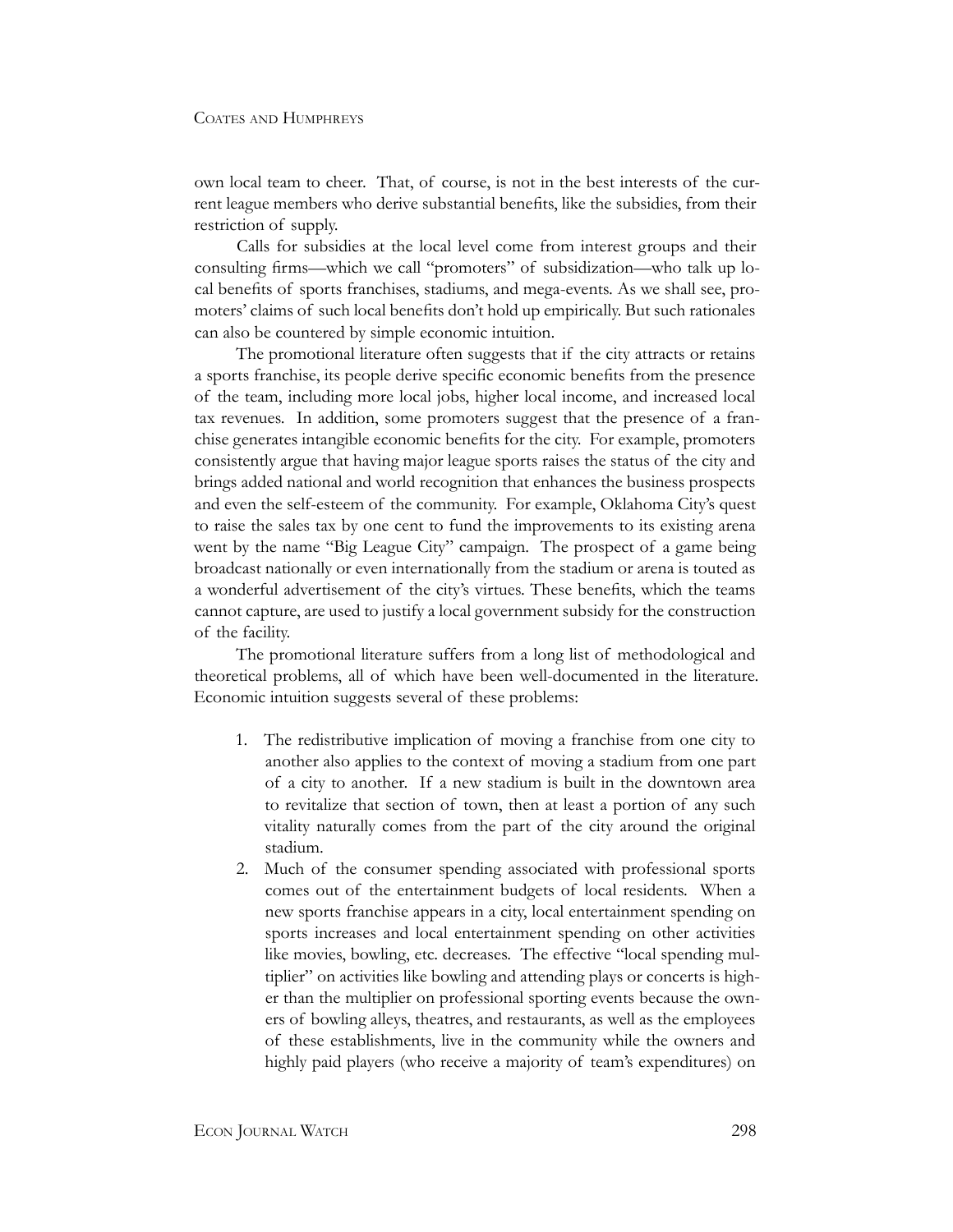professional sports teams generally do not. Since spending on professional sports teams substitutes for other local consumer entertainment spending and has a lower local spending multiplier, professional sports can reduce local income rather than increase it.

- 3. Sports are one of many cultural activities within the city. For every individual who derives enjoyment from the presence of the sports franchises in the community, there are likely to be other individuals who are uninterested in sports or even resent being taxed to subsidize an activity they have no use for. Others argue that sports culture diverts people from more socially beneficial interests and pursuits. Before accepting that sports teams generate external benefits, a careful and thorough look at "external costs," and the alternative uses of resources devoted to subsidies—uses that might also have "external benefits"—is clearly warranted. Unfortunately, such debate quickly leads public discourse and policymakers into a briar patch of unpriced values that are easily misrepresented. Thus, economists generally urge that society steer away from government sponsorship of cultural activities not related to education.
- 4. Government expenditures on stadium and arena subsidies carry opportunity costs which are never addressed. Tax collections used to pay stadium debt, for example, could have gone for other public projects with higher social rates of return than a stadium. One never knows what the returns to alternative uses of the funds might be because alternatives are never discussed. These alternative uses could be construction or maintenance projects, on highways, mass transit systems, hospitals, or schools. Or, the alternative could be to reduce taxes.
- 5. Whatever inefficiencies might exist in a system without sports subsidies, economic intuition suggests that government subsidization introduces new distortions and imperfections, including the excess burden and administrative costs of raising and spending tax monies.

The Whaples survey did not ask economists the reasons for their views, so we cannot say that the foregoing points speak for economists in general. It seems clear enough, though, that economists are unlikely to warm to subsidies that do not plausibly foster a public good or serve redistributive goals. The case for sports subsides is weak, prima facie. Further, sports subsidies do not do much to advance political identity, as it is not the polity but the sport, the league, the team and their multi-million dollar players and managers who soak up the attention and identification. It is plausible, for example, that some economists warm to rail-transit projects and subsidies for their political and symbolic aspects, but sports subsidies lack even this "benefit."

Despite the strong intuitive case against stadium and arena subsidies, they exist and are valued in the billions of dollars. The local promoters have claimed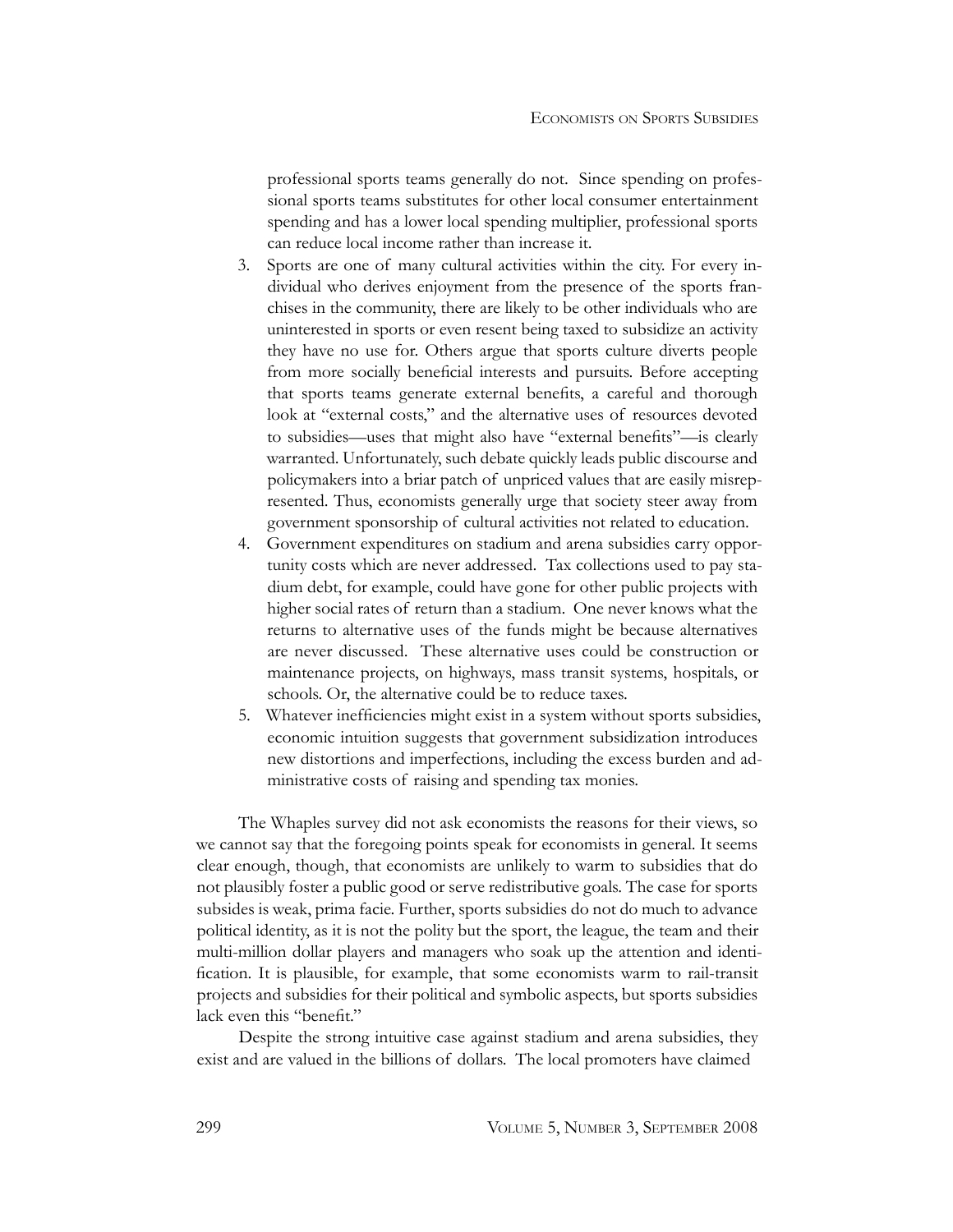billions of dollars in benefits to the community and, apparently, their arguments have convinced many key local decision makers to give them access to the public purse. We turn now to the evidence on the local benefits from those subsidies.

#### **The Promotional Literature Versus the Economists**

The remainder of this paper surveys the literature on the subsidization of sports franchises through the provision of publicly financed stadiums and arenas to determine whether economists reach a conclusion on the efficacy of those subsidies as sources of economic development, income and tax revenue growth and job creation. This literature consists of two rather distinct types of analysis: analysis done largely by academics, mostly economists, but also regional scientists, urban affairs, and public policy scholars; and analysis done by consulting firms who may employ economists, accountants, or policy analysts. Work by this latter group is what we have referred to as the promotional literature.

Within the promotional literature, proponents of stadium subsidies argue that subsidies are warranted because of the local economic development benefits of building a stadium or arena, including the "big league city" benefits. They do not support subsidies based on the consumer surplus derived by game attendance nor from consumer external benefits from such activities as talking about the teams or following them through the print or broadcast media. The economic development benefits of interest to boosters are predominantly identified with income and job creation, and sometimes as increased tax revenue, and are generally called "tangible benefits" in the literature. Because the proponents of stadium subsidies focus on jobs, income, and tax revenue enhancement, the academic literature has focused its attention on these purported benefits as well until quite recently.

Some subsidy advocates have implicitly justified them as enhancing redistribution. This justification exists both in the promotional "economic impact" literature and in the academic literature, with most examples of the latter appearing recently. The justification is that building stadiums or arenas downtown, in the central city of metropolitan areas, will bring economic activity to those neighborhoods and aid in their revitalization. Downtown areas, especially in older cities, have become stagnant and decayed over time as people and businesses moved to the suburbs. Those older areas are, so the argument goes, deserving of assistance, even at the expense of the outlying areas. This justification rests on the downtown stadium or arena bringing new jobs and businesses into the downtown area.

We restrict our attention to the academic literature, much of which attempts to verify the claims of the promotional literature. Because several contributors to the literature do not hold a Ph.D. in economics, we have tried to distinguish "non-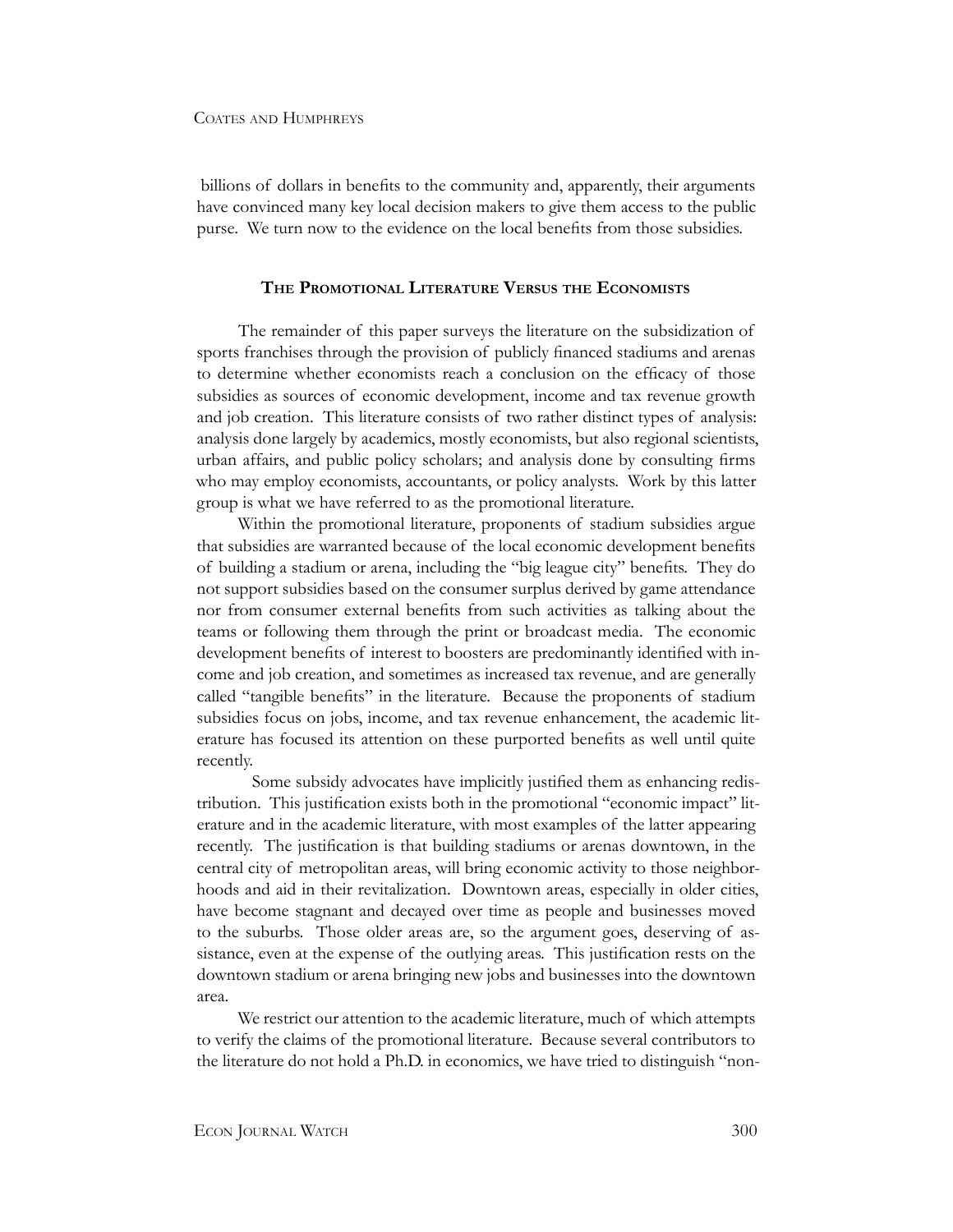economist" authors from authors who are economists. A necessary condition for being classified a non-economist is not holding a Ph. D. in economics. Absent information on the discipline of an author's doctorate, we also report in footnotes whether the author in question does not work or has not worked in economics departments, and if one does not publish predominantly in economics journals. The individuals who either do not hold a doctorate in economics or have not worked in economics departments or whose research is published primarily in public policy or urban or regional science journals tend to reach conclusions generally at odds with "economist" authors—that is, those that hold a doctorate in economics, work or have worked primarily in economics departments, or publish predominantly in economics journals.

The literature initially examined data on local or regional output, income, and jobs for evidence of an impact from sports franchises and facilities. More recently, the search for economic effects of franchises and facilities has turned to tax revenues and effects on rents and property values. Researchers have looked for evidence of economic impact flowing from the operation of sports facilities and from the construction of these facilities. In addition, we address the extent to which subsidies to sports franchises and facilities are connected to the city being selected as host for a sporting mega-event, such as the Super Bowl or the Major League Baseball All-Star Game, and estimates of the subsequent benefits to the city from hosting these events.

Both academic economists and consultants reach a conclusion about the economic impact of professional sports franchises and facilities, but these two groups reach opposite conclusions. The clear consensus among academic economists is that professional sports franchises and facilities generate no "tangible" economic impacts in terms of income or job creation and are not, therefore, powerful instruments for fostering local economic development. The clear consensus among consultants who produce "economic impact studies" is that professional sports franchises and facilities generate sizable job creation, incremental income increases, and additional tax revenues for state and local governments. We will not discuss further the promotional economic impact studies but instead refer the reader to four excellent criticisms of those studies, namely, Noll and Zimbalist (1997c), Crompton (1995), Siegfried and Zimbalist (2000), and Hudson (2001). In particular, the book *Sports, Jobs and Taxes: The Economic Impact of Sports Teams and Stadiums* by Roger Noll and Andrew Zimbalist (1997a) brought together a series of papers that addressed teams and stadiums as economic development tools. The title of their introductory chapter, "Build the Stadium – Create the Jobs!" (1997b), indicates just how far the thinking about sports facilities has changed since the 1920s. Since the publication of *Sports, Jobs and Taxes*, a large literature has developed assessing the impact of stadiums and franchises on city economies.

Here, we review the existing literature on the tangible economic impact of professional sports franchises and facilities published in peer reviewed journals.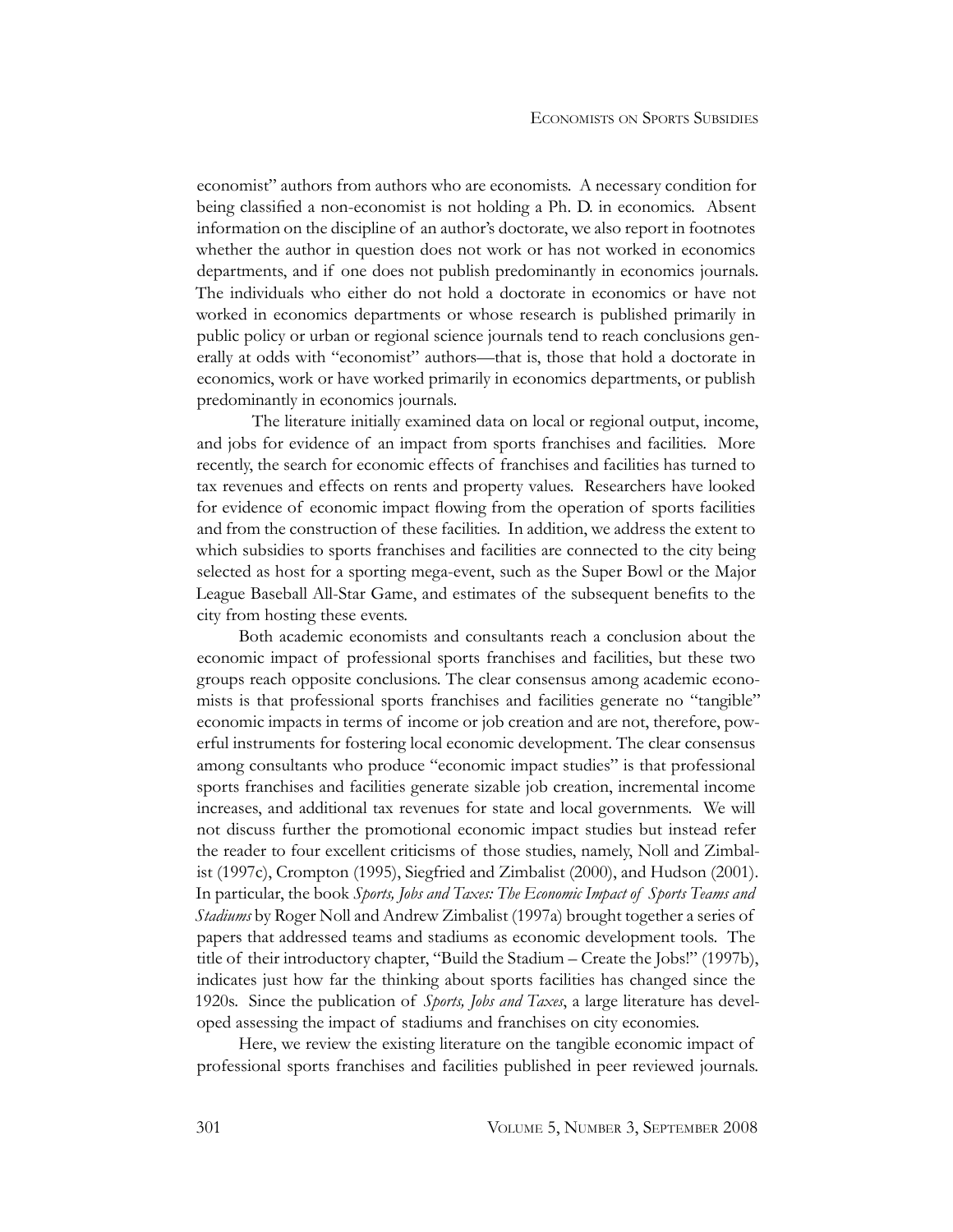Although a small and growing literature exists which estimates the value of "intangible" economic benefits, we do not survey this literature.

### **The Findings of Peer-Reviewed Economic Research on Economic Impacts**

The academic research on the economic impact of professional sports franchises and facilities, in general, comes from retrospective econometric research, though some case studies also exist. In the econometric research, researchers collect time series or panel data from Metropolitan Areas (MAs) or states that were home to professional sports franchises and facilities and estimate reduced form econometric models of the determination of various economic indicators, typically real income per capita or total employment. These analyses generate estimates of the impact of a sports franchise or facility on the economy. If the coefficient on a facility or franchise variable is statistically significant and positive, then statistically that sports variable is inferred to induce an increase in the dependent variable measuring economic activity. If the sports variable is not statistically significant or is significant and negative, then the inference is that the variable does not induce increases in economic activity or that it causes a decline in activity. When the variable is positive and statistically significant, the coefficient is assessed for economic significance by the researcher and compared to the claims of sports boosters. For example, boosters may claim that hosting the Super Bowl will generate \$300 million of new income, but the estimates associate the Super Bowl with only \$30 million dollars of activity. Academic economists interpret disparities between boosters' findings and independent researchers' results as evidence that sports led development is not efficacious.

#### *Professional Sports Franchises and Facilities*

There now exists almost twenty years of research on the economic impact of professional sports franchises and facilities on the local economy. The results in this literature are strikingly consistent. No matter what cities or geographical areas are examined, no matter what estimators are used, no matter what model specifications are used, and no matter what variables are used, articles published in peer reviewed economics journals contain almost no evidence that professional sports franchises and facilities have a measurable economic impact on the economy.

Baade and Dye (1988) examined the economic impact of professional sports on the determination of annual manufacturing employment, real value added in manufacturing, and new capital expenditure by manufacturing firms in eight metropolitan areas over the period 1965-1978. The source of their data was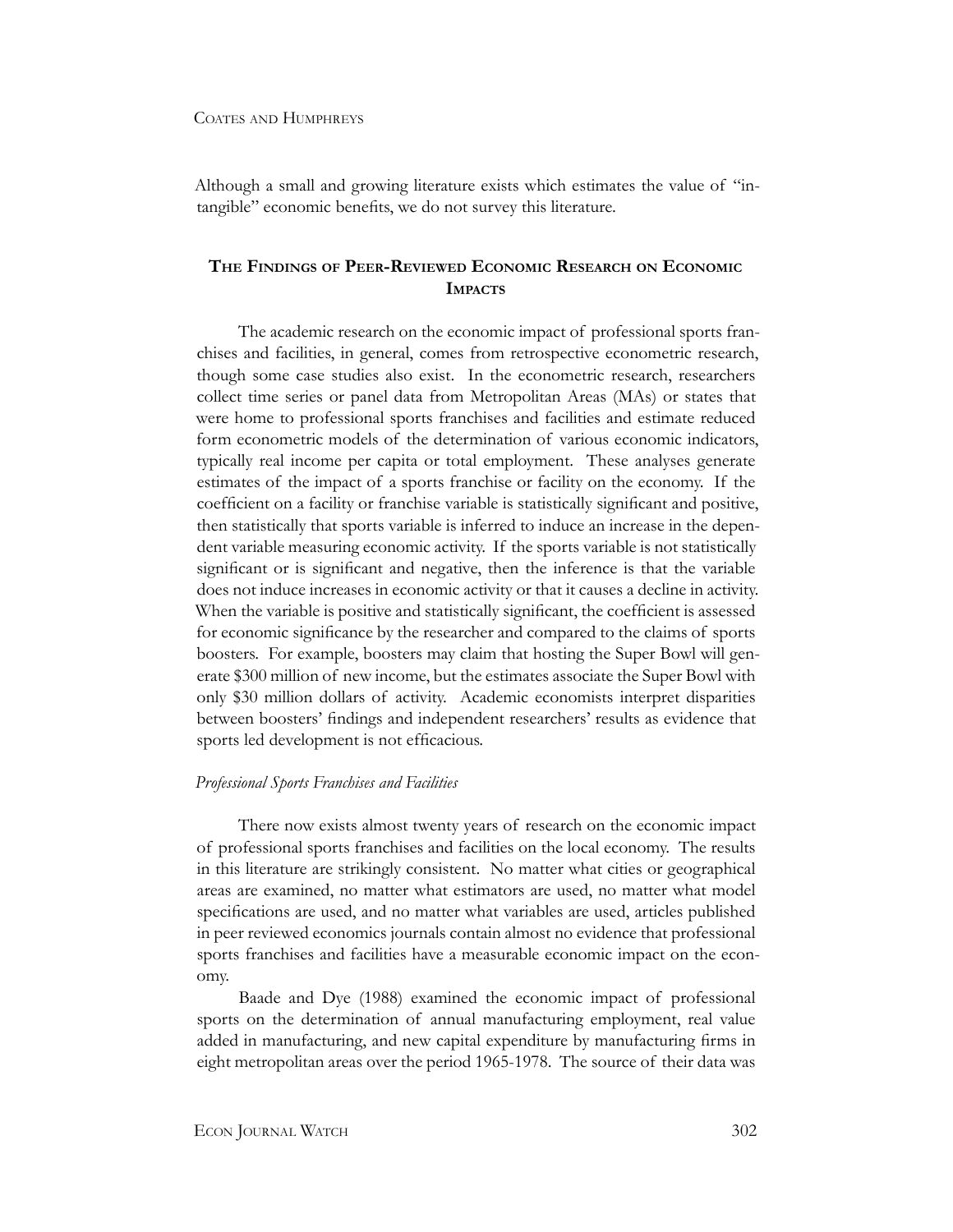the Annual Survey of Manufactures. Explanatory variables included the population of the metropolitan area (MA), a time trend, and indicators for a new or renovated stadium, a professional football franchise, and a professional baseball franchise. They found little evidence that variation in professional sports franchises or facilities explained observed variation in employment, value added, or capital expenditure. Only four of the parameters on the franchise/facility indicators were statistically significant at the 5% level; three were positive and one was negative. Interestingly, this is the only paper in the literature to make use of MA data from the Annual Survey of Manufactures. This survey contains detailed MA level data on the composition of businesses in the local economy and should be used more often when assessing the economic impact of professional sports.

Baade and Dye (1990) next examined the economic impact of professional sports on annual real MA personal income, and the ratio of MA personal income to regional personal income in nine MAs over the period 1965-1983. The explanatory variables were the same as in their earlier study and they found no evidence that variation in the presence of sports franchises and facilities explained any of the variation in the real personal income across MAs.

Baade (1996) examined the economic impact of professional sports on the determination of real per capita income and the metropolitan area's share of state employment in the Amusement and Recreation industry and the Commercial Sports industry in 48 metropolitan areas over the period 1957-1989. The dependent variable, real per capita income, in these reduced form regression models was transformed using a complex function of the average level of per capita income across the cities in the sample and first differences. The 48 metropolitan areas in the sample included both cities with professional sports teams and cities with no professional sports teams. Separate regressions were run for each metropolitan area. The explanatory variables included the number of sports franchises and the number of sports facilities less than ten years old in the metropolitan area. In general, the sports facility and franchise variables were not statistically significant, and the few that were significant displayed no consistent pattern of signs. Baade (1996) concluded that there was no evidence that professional sports franchises or facilities had a positive impact on real per capita income or employment in these two industry classifications that include sports franchises.

Baade and Sanderson (1997) examined the employment created by sports facilities. The authors used data on employment from the Amusements and Recreation, and Commercial Sports Industry classifications of the Standard Industrial Classification for ten cities and their states covering the years 1958 through 1993. They estimated separate regressions for each city, with the dependent variable either the city's share of state employment in the Amusements and Recreation or the city's share of state employment in Commercial Sports. They found very little effect of newly constructed stadiums or from having additional professional teams on employment shares. When new stadiums were significant, their effect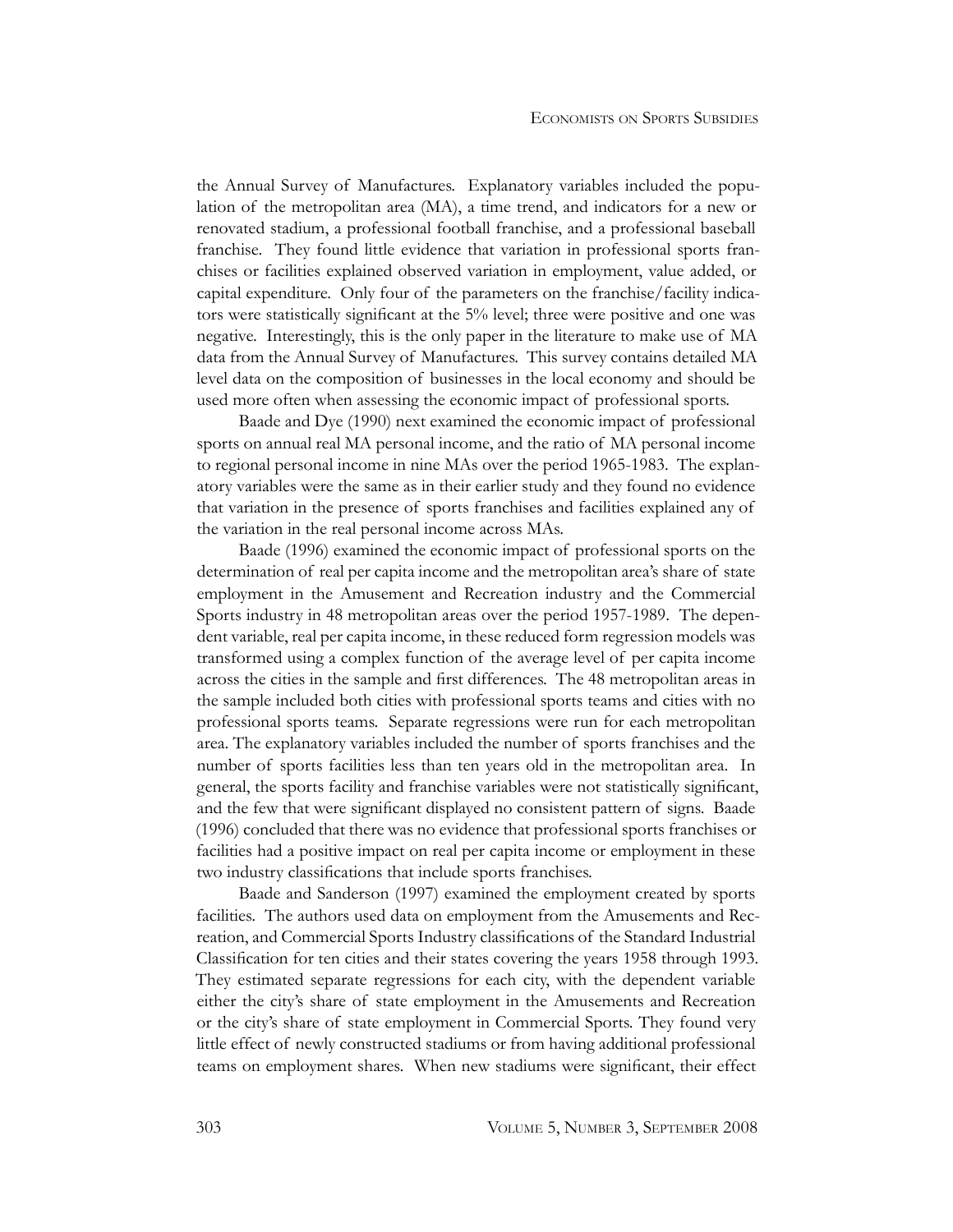was to reduce the city's share of employment. An additional team statistically significantly raised the city's share in several cases, and reduced it significantly in one case. Thirteen of twenty coefficients for the number of teams were not statistically significant. Baade and Sanderson sum up their results by saying, "In general, the results of this study do not support a positive correlation between professional sports and job creation" (112).

Hudson (1999) examined the economic impact of professional sports on urban employment in 17 metropolitan areas over a twenty year period. This study used both the number of professional sports franchises in the metropolitan area and indicator variables for the presence of MLB, NFL, NBA and NHL franchises, as well as a variety of explanatory variables reflecting local wages, income, energy prices, population and taxes. None of the sports franchise variables were statistically significant, indicating that professional sports teams had no effect on employment in this sample of cities.

Coates and Humphreys (1999) examined the impact of professional sports on the level and growth rate of per capita income for all 37 metropolitan areas that had an NFL, MLB or NBA franchise over the period 1967-1994. This study included a vector of variables reflecting the "sports environment" in these metropolitan areas that included franchise indicator variables, new facility indicator variables, variables identifying the first ten years that a new franchise or facility was in a metropolitan area, stadium and arena capacities, and variables identifying periods after franchises left cities. The models contained metropolitan area fixed effects, a lagged dependent variable, and local population. Although few of the variables in the sports environment vector were individually significant, an F-test on the entire vector indicated that the variables were jointly significant, and the average effect on the level of real per capita income was negative. The sports environment vector was not significant in the regression that used the growth rate of real per capita income as the dependent variable. Coates and Humphreys (1999) concluded that professional sports had no positive effect on metropolitan area real per capita income and may have a negative effect.

Coates and Humphreys (2001) used sports strikes as a natural experiment to test for an economic impact of professional sports on the level of income per capita in urban areas.<sup>5</sup> The paper used the vector of "sports environment variables" from Coates and Humphreys (1999) and augmented this with indicator variables for five work stoppages in the NFL and MLB during the sample period. Work stoppages in professional sports leagues are useful for analyzing the economic impact of professional sports franchises because they represent periods when there are no sporting events to draw outside visitors to a city, the primary driver of economic impact in promotional economic impact studies, and they are

<sup>5</sup> Sociologist John F. Zipp, (1996) also examined the impact of the Major League Baseball strike in 1994.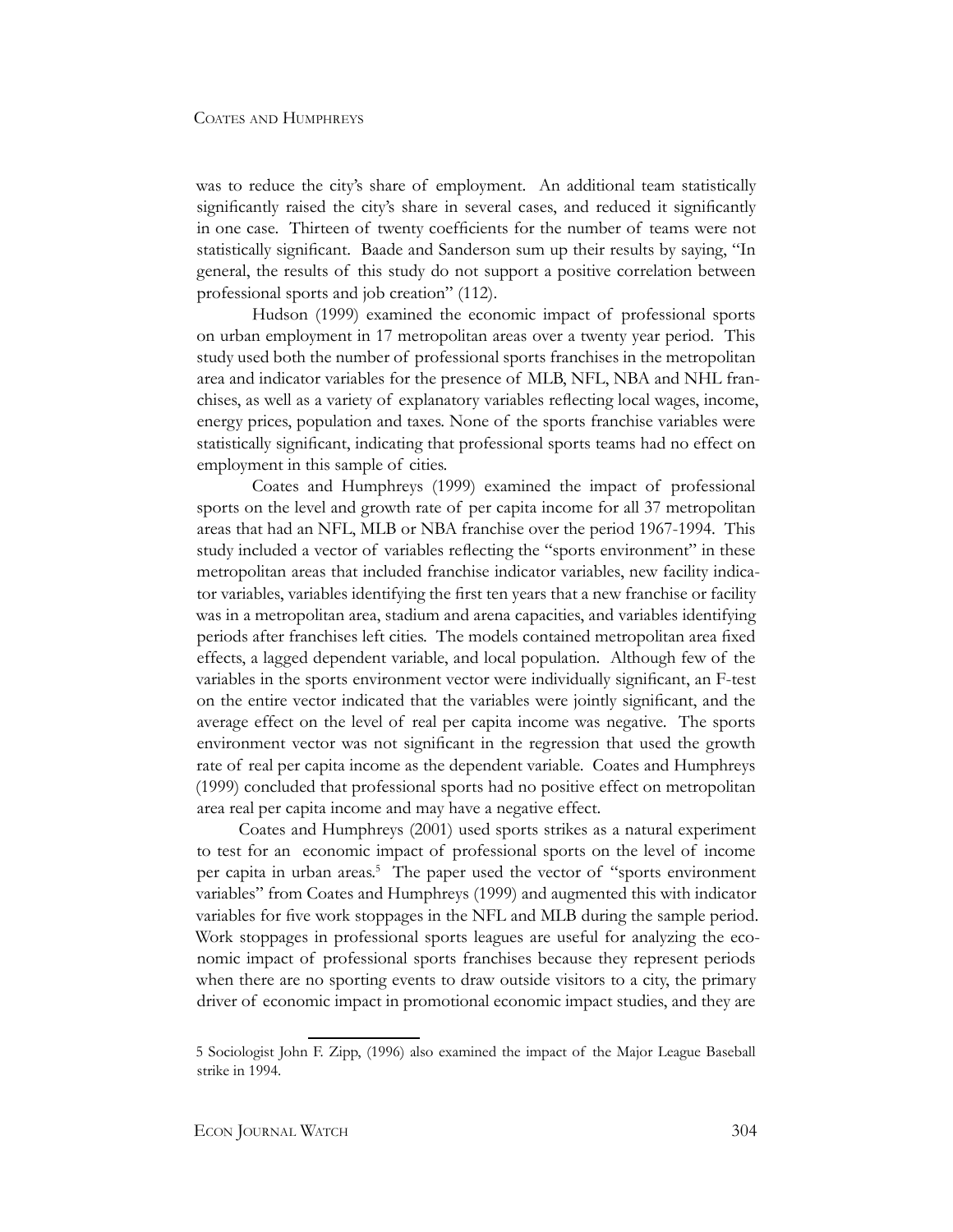unexpected, infrequent events. Coates and Humphreys found that real income per capita in metropolitan areas did not fall during work stoppages in professional sports leagues, supporting the emerging consensus in the literature that professional sports has no tangible economic impact on local economies.

Coates and Humphreys (2002) used a second natural experiment, playoff appearances by franchises, to measure the economic impact of professional sports on real per capita income in metropolitan areas. The sports variables used were the vector of "sports environment" variables used in their earlier studies (Coates and Humphreys 1999, 2001), augmented with indicator variables for various postseason appearances in Major League Baseball, the National Football League, and the National Basketball Association. The results indicate that real per capita income in metropolitan areas that are host to postseason games is identical to real per capita income in metropolitan areas that are not host to postseason games, disputing the idea in promotional economic studies that postseason games are an important source of economic impact. The results did suggest that the metropolitan area that is home to the Super Bowl winner had higher real per capita income in the following year than in other metropolitan areas, but this cannot be attributable to direct economic impact because the Super Bowl is played at a neutral site.<sup>6</sup> Hosting the Super Bowl also had no effect on real per capita income in the host metropolitan area.

Coates and Humphreys (2003) used the same approach as in their earlier work, but used the analysis to explain wages and employment in two sectors of the economy that are closely linked to activities in stadiums and arenas: the services and retail sectors. The services sector includes both hotels and amusements and recreation as sub-sectors, while the retail sector includes eating and drinking establishments. By looking at employment and earnings in these sectors rather than in the metropolitan area, their analysis is focused where sports-led development advocates contend much of the impact will be. Coates and Humphreys' (2003) evidence suggests that positive effects in earnings per employee in one sector, Amusements and Recreation, are counterbalanced by negative effects on both earnings and employment in other sectors. Their evidence also suggests that professional sports reduce real per capita income in cities both because of substitution effects, where private expenditures are switched between sectors of the economy but are not increased, and in the creation of relatively low paying jobs.

Gius and Johnson (2001) also examined the effect of professional sports teams on per capita income in metropolitan areas. Gius and Johnson (2001) estimated the effect of sports franchises on the determination of per capita income using data from all cities with population over 25,000 that were included in the 1988 and 1994 City and County Data Books. The 1988 City and County Data

<sup>6</sup> Matheson (2005) finds no effect on the victorious city from the Super Bowl. Davis and End (forthcoming) reach the opposite conclusion.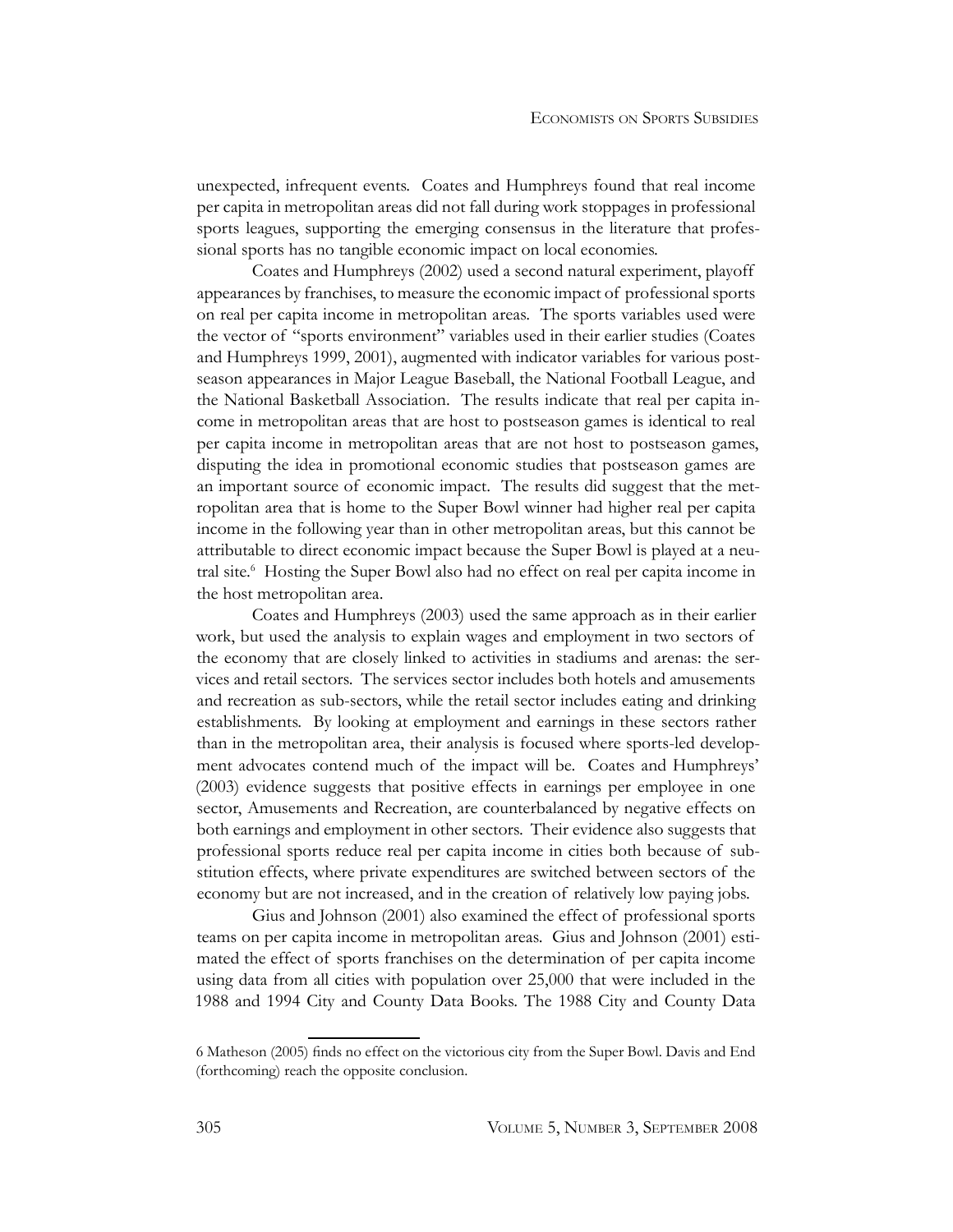Books included calendar year 1985 data for 951 such cities; the 1994 City and County Data Books included calendar year 1990 data for 1,083 such cities. The paper used two sports indicator variables: an indicator variable for cities with one professional sports team (NFL, NBA, MLB and NHL) and an indicator for cities with two or more professional sports teams. Neither of the sports indicator variables was statistically significant at the 5% level or better, suggesting that real per capita income was not higher in cities of population over 25,000 with professional sports teams.

Miller (2002) examined the effects of two professional sports facility construction projects on employment in the construction industry in St. Louis, MO. Miller's empirical models controlled for factors that affect employment in the construction industry and accounted for the effects of wages on employment in construction. The sports variables used were indicator variables for the specific quarters in which the Kiel Center and TransWorld Dome were being built. The results indicate that the construction of these two sports facilities had no statistically significant effect on employment in the construction industry. This result rebuts the claim in promotional economic impact studies that the urban economy will experience significant increases in employment as a result of the construction of a sports facility.

Lertwachara and Cochran (2007) used an event study methodology to assess the impact of a new franchise, enticed into a city via subsidies, on the local economy. They look for a difference in the city or regional economy before and after expansion or relocation of a new franchise into the city. Their evidence includes new teams from each of the four major US professional sports leagues, MLB, NFL, NBA, and NHL. Their results are consistent with those in the literature and specifically with the findings of Coates and Humphreys (1999) that new teams "have an adverse impact on local per capita income for U.S. markets in both the short and long run" (244).

Rosentraub (1997) asked the question of whether stadiums and arenas can "reverse or slow the suburbanization trends so apparent in numerous urban areas" (180). Rosentraub identified two approaches or rationales for building stadiums downtown, revitalization and the creation of an export industry. Indianapolis followed an explicit, and aggressive, policy of developing an export-based sports program, while other cities followed the revitalization strategy. Rosentraub concludes, "In contrast to cities that did not build downtown sports facilities, the experience of cities with these assets is not encouraging" (205). He goes on to say that "this first view of the potential of downtown facilities to invigorate CBDs suggests that great caution should be used before spending substantial amounts of the public's resources on this tool for redesigning urban space" (206).

Two authors have concluded that sports and franchises are beneficial in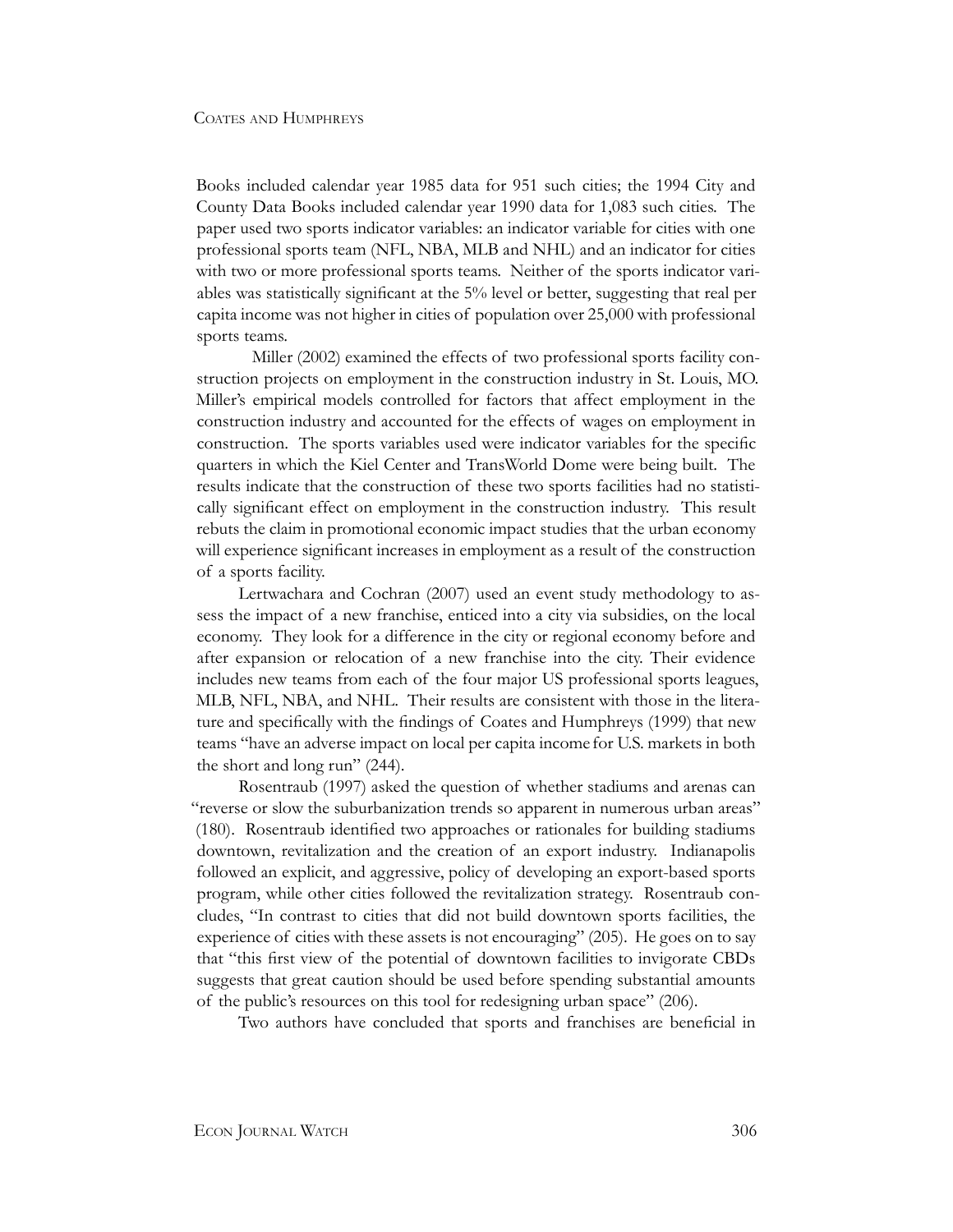terms of income and job creation for the cities. Nelson<sup>7</sup> (2001) examined the effects of professional sports teams on the share of state personal per capita income attributable to metropolitan areas. Nelson (2001) estimated a reduced form model of the determination of the share of state personal income per capita that was accounted for by specific metropolitan areas. The paper used data from 43 metropolitan areas over the period 1969-1994. The empirical model contained indicator variables for both the number of professional sports franchises and facilities, as well as the location of the facilities relative to the Central Business District. The paper concludes that the share of real state personal income attributable to the cities in the sample was larger for cities with two or more sports facilities and teams located in the Central Business District relative to cities with one professional sports team, but that the share of real state personal income attributable to the cities in the sample was smaller for cities with two or more sports facilities and teams located in the suburbs relative to cities with one professional sports team.8

Similarly, Santo<sup>9</sup> (2005) examined the economic impact of professional sports on the local economy. He posited that:

Theoretically, a retro-style ballpark in a downtown or retail setting is likely to attract visitors from a wider area than its more utilitarian suburban counterpart, and is likely to induce longer stays and greater ancillary spending. If so, it is plausible that the new generation of sports facilities would have more favorable economic impacts than their predecessors. (Santo 2005, 180)

Santo utilized methods identical to Baade and Dye (1988) but extended the data through 2004 and dropped all data prior to 1984. His regressions explained variation in income, or the city's income as a share of regional income, using population, a time trend, and variables that indicated years following the construction of either a football only or baseball only stadium. Positive and significant coefficients on the stadium variables were interpreted as evidence of the importance of context.

While both Nelson and Santo conclude that downtown stadiums have beneficial impacts on their cities, few economists are convinced by their results. In both instances, demonstrating that a downtown stadium raises the share of state or region income that accrues downtown may be evidence that a sports facility redistributes income away from the rest of a state or region and concentrates it in the downtown area of a major city. Those who find no economic impact

<sup>7</sup> We do not know Nelson's discipline. He is a Fellow of the American Institute of Certified Planners and a Professor of Urban Affairs and Planning.

<sup>8</sup> Wassmer (2001) suggests Nelson's results may indicate a healthy central city that helps build a healthy metropolitan area.

<sup>9</sup> Santo's Ph. D. is in Urban Studies and he is employed in a Department of City and Regional Planning.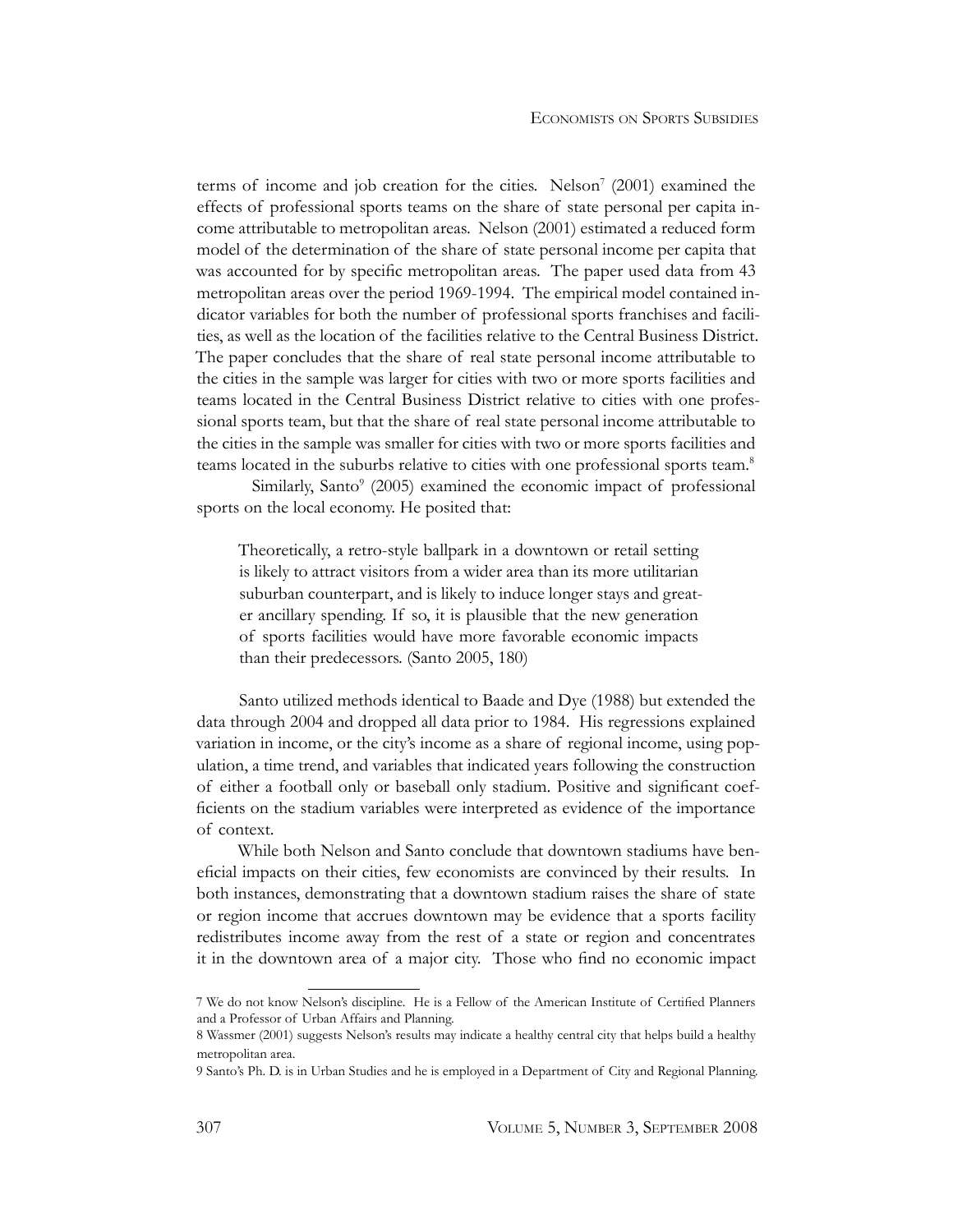of franchises and stadiums in the local economy argue that one explanation for those results is the redistribution of spending and income. Both Santo (2005) and Austrian and Rosentraub<sup>10</sup> (2002) indicate that pure redistribution effects from stadiums and arenas are, or should be, acceptable from a public policy perspective if the stadium or arena induces or enhances redevelopment of an area that needs redevelopment. They suggest, in fact, that the emphasis on improvements in general economic well-being from stadiums and arenas should be replaced by this redistributive focus despite the unclear welfare implications.

In addition, these studies suffer from methodological problems. First, identifying "downtown" and "suburban" sports facilities involves a great deal of researcher discretion, as the US Bureau of Economic Analysis ceased identifying the Central Business District in US cities in the early 1980s. Second, Coates and Humphreys (1999) pointed out the econometric problems inherent in transforming the dependent variable, rather than using additional control variables, to account for the presence of unobservable factors in reduced form models of local income or employment determination.

Recently, economists have turned to more disaggregated data on local tax revenues and hotel occupancy rates in their search for evidence that professional sports franchises and facilities generate positive economic benefits. Lavioe and Rodriguez (2005) examined monthly hotel occupancy rates in eight Canadian cities over the period 1990-1999 using univariate time series analytic techniques. Their paper contains weak evidence that hotel occupancy rates were lower during the 1994 NHL lockout, but this result is undermined by an estimated positive impact on hotel occupancy associated with the departure of an NHL franchise and a finding of no impact on hotel occupancy rates associated with the arrival of two new franchises in this group of Canadian cities.

#### *Mega Events*

Much of the emphasis in the early work on the effects of stadiums and arenas on local economies was on their job and income creation effects, with the intent of assessing the value of subsidies for those facilities. A closely linked body of research addresses the impact of large, infrequent, events on the local economy. This mega-events literature attempts to measure the benefits to communities that host events such as the National Football League's Super Bowl, Major League Baseball and National Basketball Association All-Star Games, National Collegiate Athletic Association basketball's regional tournaments and the Final Four, and even the Olympic Games. The linkage of the stadium literature to this megaevent literature is two-fold. First, it has become common for the professional sports leagues to offer to cities the hosting of one of the premier events as an

<sup>10</sup> Austrian holds a Ph. D. in economics. Both Austrian and Rosentraub work primarily in Schools of Urban Affairs or Public Policy.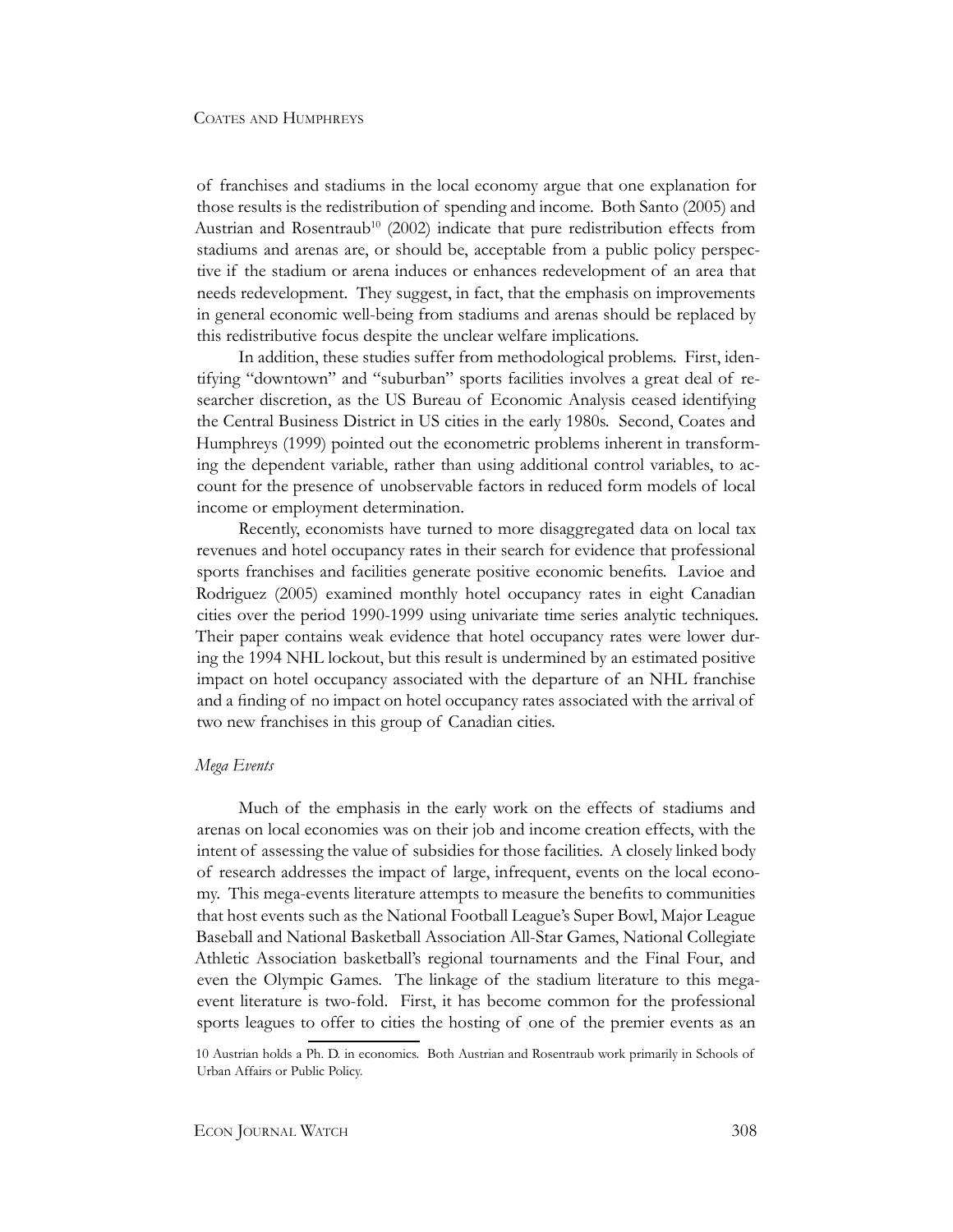inducement to build a new facility for the local team. Second, promoters of these events tout the beneficial economic impact they will have on the host cities.

Porter (1999) may have been the first academic economist to carefully examine the effects of Super Bowls on local communities. His evidence, based on an analysis of Super Bowls in Florida and Arizona, indicated that hosting the Super Bowl had no detectable impact on the taxable sales of the host city. As previously mentioned, Coates and Humphreys (2002) also found no effect of hosting a Super Bowl on the level of real per capita personal income in a metropolitan area. Baade, Baumann, and Matheson (2008) examined taxable sales in Miami, Tampa, and Orlando, Florida for the effects of hosting Super Bowls and All-Star Games, and having local teams participate in the World Series or other league championships. The only event to have a consistent effect on taxable sales during their time period, 1980 through 2005, was Hurricane Andrew. The sporting mega-events had little effect on taxable sales, but on average may have reduced the sales.

Hotchkiss, Moore, and Zobay (2003) found that hosting the 1996 Summer Olympics boosted employment in Georgia counties where Olympic activities were held and in those counties close to the events. They conclude that evidence of wage increases is too weak to draw reliable inferences. Their estimates are, however, somewhat sensitive to the choice of when the Olympic effects begin. For example, do those effects begin as soon as Atlanta is announced as the host (September 1990), when the Olympics are held (August 1996), some time in between the announcement and the event, or do they begin only after the event? Their results are strongest if the Olympic effects are dated from 1994 for employment and 1995 for wages. Madden (2006) used a computable general equilibrium model to analyze the impact of the 2000 Summer Olympics in Sydney, Australia on the entire Australian economy. He finds that there may be a modest beneficial impact for the state hosting the games, which may come at the expense of the other states. Leeds (2007) examined the impact on Colorado ski resorts of the Salt Lake City Winter Olympics. His argument was that skiers whose access to Utah's ski resorts was blocked by the Olympic Games may have substituted trips to Colorado's nearby resorts. His evidence is consistent with some degree of substitution, suggesting that when one jurisdiction hosts a mega-event, that other jurisdictions may benefit from the displaced visits. In other words, the net gain to a host community may be smaller than is typically assumed. Porter and Fletcher (2008) studied the impact of the Salt Lake City Olympics. They found that, relative to the same time period in non-Olympic years, neither hotel occupancy rates nor the number of arriving air passengers exhibited any increase. Only the room rental rates at local area hotels were higher for the period of the Olympic Games.

Research also has turned to the examination of influences on tax collections. Coates (2007) analyzed monthly sales tax data for Houston, Texas over a period of about 15 years that included both the 2004 Super Bowl and the 2004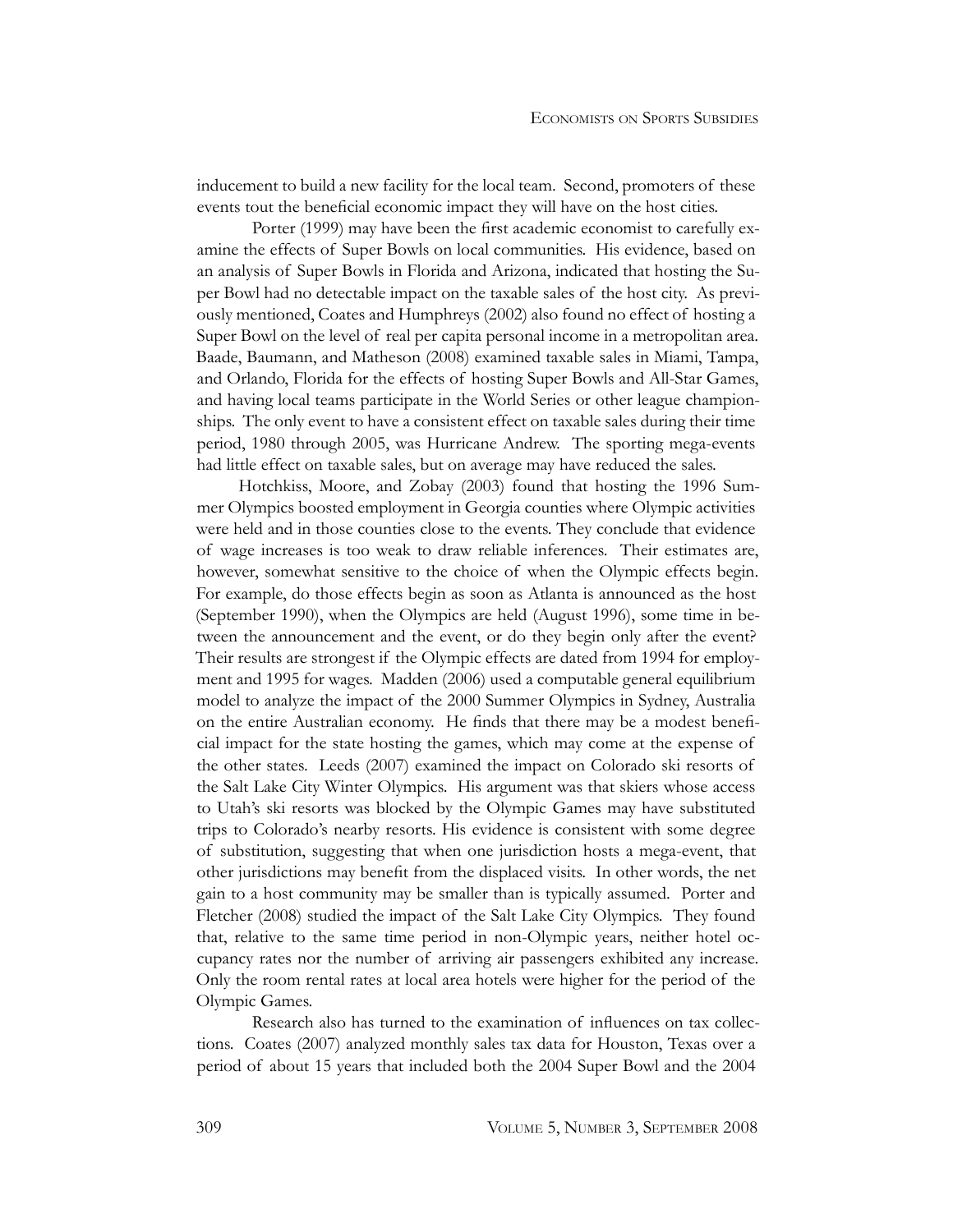MLB All-Star Game. The results indicated that the Super Bowl did raise sales tax revenues in Houston, by about \$4 million, but that the MLB All-Star Game did not. Coates and Depken (2006) expanded the analysis to all the jurisdictions in Texas that hosted professional sports, football, basketball, baseball, hockey, soccer and auto-racing, Division I college football, and several professional and collegiate mega-events. Their analysis also finds a large sales tax revenue impact of the 2004 Super Bowl, but events like individual regular season games and even playoff and championship series games have modest or even negative effects on sales tax collections.

#### **Conclusion**

We offer an argument against sports subsidies based on economic intuition, survey evidence that a majority of economists believe that sports subsidies are unwarranted, and a review of the existing literature on the economic impact of professional sports. Although the intuitive argument and survey evidence do not deny the possibility of certain local economic benefits from sports subsidies, the empirical findings also strongly reject sports subsidies on the grounds of a lack of economic benefits. The large and growing peer-reviewed economics literature on the economic impacts of stadiums, arenas, sports franchises, and sport megaevents has consistently found no substantial evidence of increased jobs, incomes, or tax revenues for a community associated with any of these things. Focusing our attention on research done by economists, as opposed to that of scholars from public policy or urban development and planning departments, we find near unanimity in the conclusion that stadiums, arenas and sports franchises have no consistent, positive impact on jobs, income, and tax revenues. If professional sports franchises and facilities do not have any important positive economic impact in the local economy, then subsidies for the construction and operation of these facilities are even more difficult to justify.

We have not discussed the growing literature that attempts to quantify supposed external or "intangible" benefits. For example, if a franchise provides a community with non-rival and non-excludable (public goods) consumption benefits, the value of those benefits may be reflected in local income or employment.<sup>11</sup> However, it is likely to show up in willingness to pay for homes and rents in the community in the same way that other amenities and disamenities are capitalized into fixed asset prices and rents. Consequently, researchers have turned to hedonic methods to determine the value of sports franchises to a community. In a similar vein, an active research agenda using contingent valuation methods to

<sup>11</sup> However, Coates and Humphreys (1999) say one explanation for their finding of negative effects of the sports environment on personal incomes is that lower incomes are a compensating differential for access to professional sports.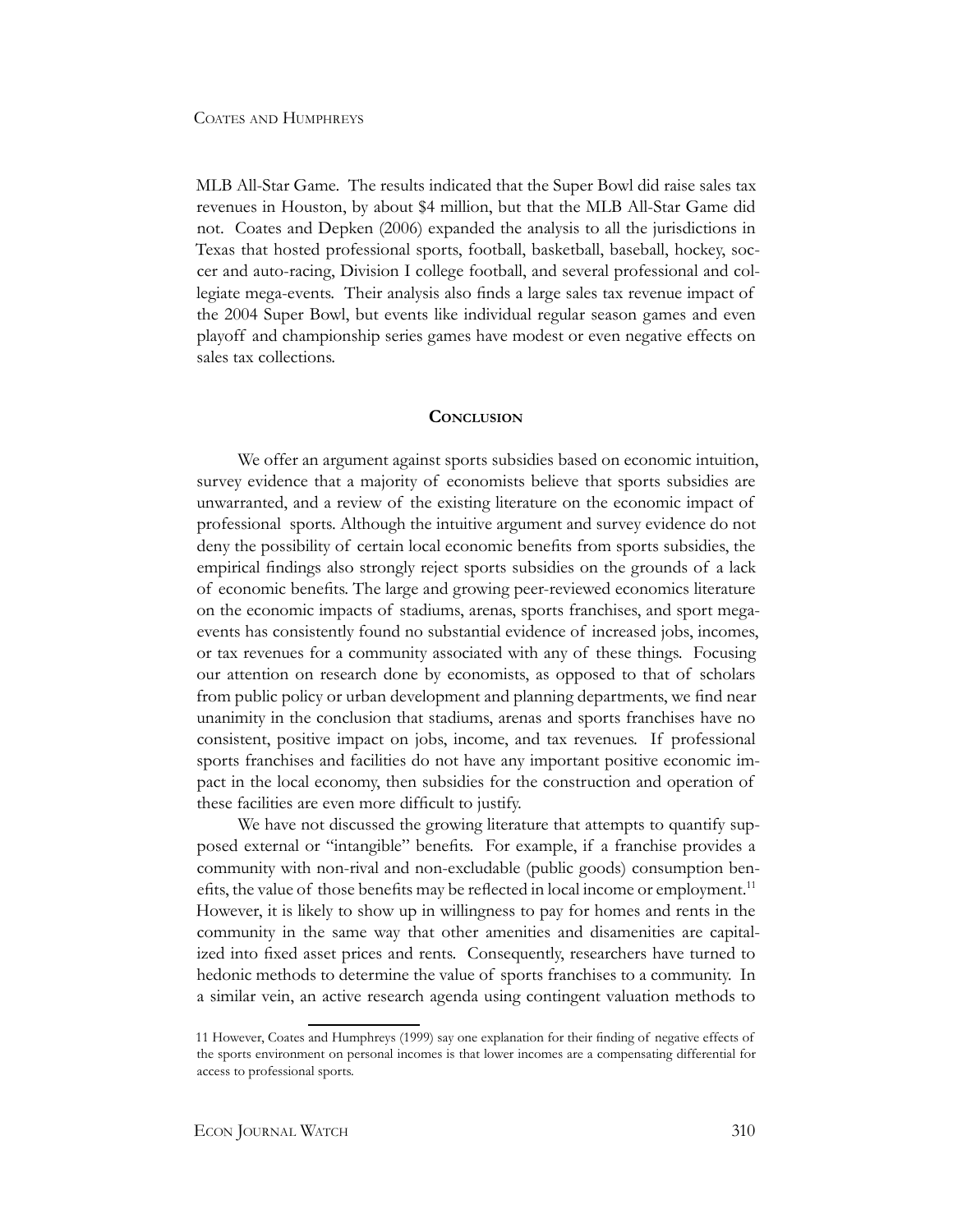analyze sports teams and stadium projects has recently emerged. In these studies, individuals are surveyed about their willingness to pay for hypothetical situations, such as purchase of a franchise or stadium renovation, and the survey answers used to estimate willingness to pay. Finally, researchers have estimated the consumer surplus from game attendance to assess the benefits of a stadium or arena. All these approaches address important dimensions of the benefits a community may attain from a sports franchise, or a new stadium or arena. These studies may shed light on the issue, but again, in our judgment, economic intuition provides a strong rationale that any supposed local external benefits would not justify sports subsidies.

We have seen that economists in general, as represented by Whaples's survey (2006), oppose sports subsidies. Economists reach the nearly unanimous conclusion that "tangible" economic benefits generated by professional sports facilities and franchises are very small; clearly far smaller than stadium advocates suggest and smaller than the size of the subsidies. The fact that sports subsidies continue to be granted, despite the overwhelming preponderance of evidence that no tangible economic benefits are generated by these heavily subsidized professional sports facilities, remains a puzzle.

Rent-seeking generates powerful incentives for people like professional sports team owners and professional athletes to divert public money into their pockets. Elected officials are especially susceptible to flattery from professional athletes, and these officials are also keenly aware of the political value of keeping the local team in town regardless of the underlying cost-benefit calculus. These explanations, along with simple collective foolishness when it comes to matters of the heart like sports, have considerable explanatory power. Moreover, the implicit and explicit anti-trust protection extended to North American professional sports leagues probably contributes to the ability of team owners to extract subsidies from local governments. At any rate, we seem to have reached the classic paradox in which economists reach a conclusion but are unable to make economic wisdom decisive in public policy decisions.

#### **References**

- **Austrian, Z., and M. S. Rosentraub.** 2002. Cities, Sports, and Economic Change: A Retrospective Assessment. *Journal of Urban Affairs*, 24(5): 549–63.
- **Baade, R.** 1996. Professional Sports as Catalysts for Metropolitan Economic Development. *Journal of Urban Affairs*, 18(1): 1-17.
- **Baade, R. A., R. Baumann, and V. A. Matheson.** 2008. Selling the Game: Estimating the Impact of Professional Sports through Taxable Sales. *Southern Economic Journal*, forthcoming.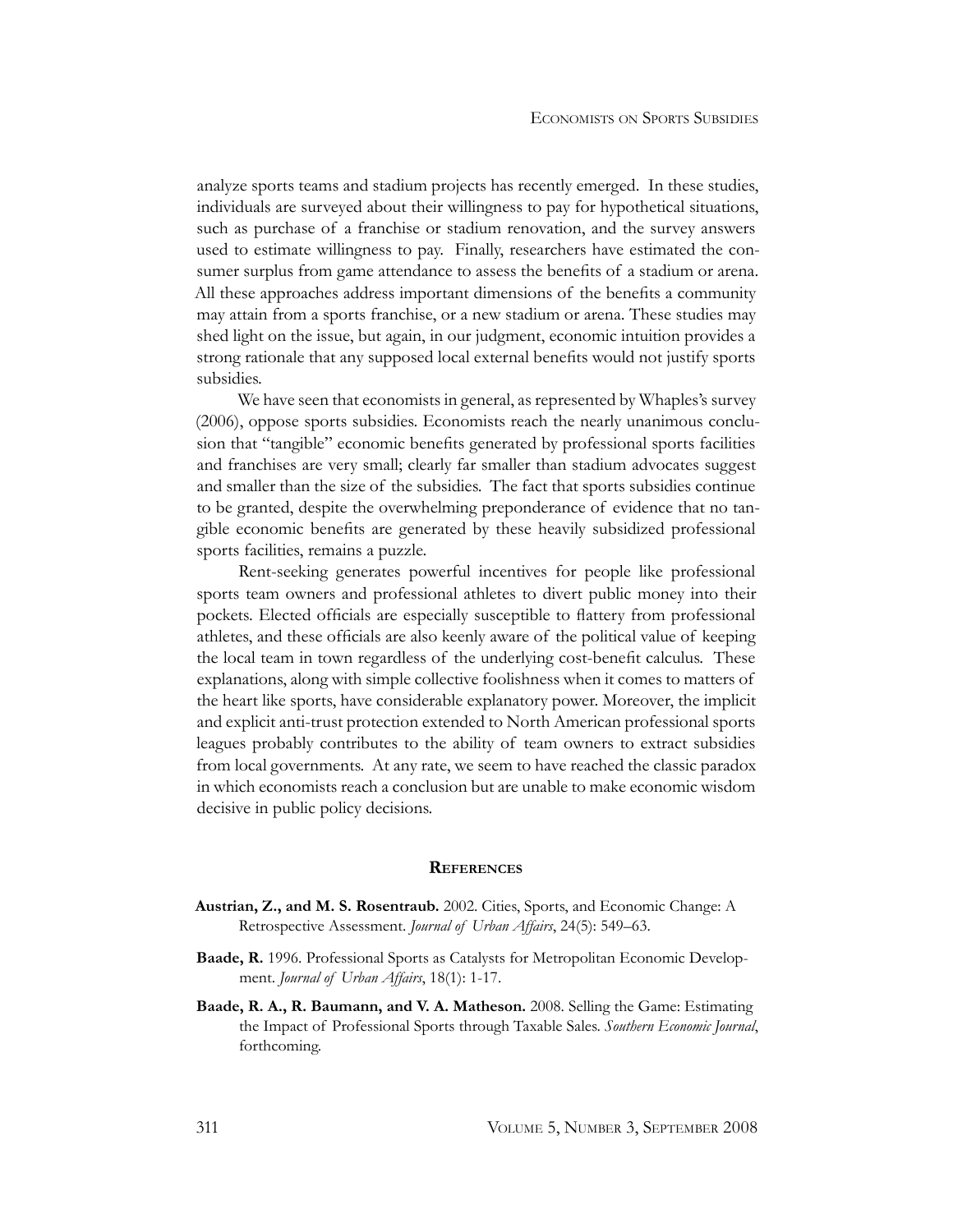- **Baade, R. A. and R. E. Dye.** 1988. An Analysis of the Economic Rationale for Public Subsidization of Sports Stadiums. *Annals of Regional Science*, 22(2): 37-47.
- **Baade, R. A. and R. E. Dye**. 1990. The Impact of Stadiums and Professional Sports on Metropolitan Area Development. *Growth and Change*, 21(2): 1-14.
- **Baade, R. A., and V. A. Matheson.** 2001. Home Run or Wild Pitch? The Economic Impact of Major League Baseball's All-Star Game on Host Cities. *Journal of Sports Economics*, 2(4): 307–26.
- **Baade, R. A., and V. A. Matheson.** 2004a. The Quest for the Cup: Assessing the Economic Impact of the World Cup. *Regional Studies*, 38(4): 343–54.
- **Baade, R. A., and V. A. Matheson.** 2004b. An Economic Slam Dunk or March Madness? Assessing the Economic Impact of the NCAA Basketball Tournament. In *Economics of College Sports*, eds. John Fizel and Rodney Fort. Westport, CT: Praeger Publishers, 111-133. [Link](http://www.econjournalwatch.org/pdf/CoatesHumphreysAbstractSeptember2008.pdf).
- **Baade, R. A., and V. A. Matheson.** 2006. Padding Required: Assessing the Economic Impact of the Super Bowl. *European Sports Management Quarterly*, 6(4): 353-374. [Link](http://ideas.repec.org/p/hcx/wpaper/0403.html).
- **Baade, R. A. and A. R. Sanderson.** 1997. The Employment Effect of Teams and Sports Facilities. In *Sports, Jobs & Taxes: The Economic Impact of Sports Teams and Stadiums*, eds. R. G. Noll and A. Zimbalist. Washington, DC.: Brookings Institution Press, , 92-118.
- **Balaker, T. and C. Kim**. 2006. Do Economists Reach a Conclusion on Rail Transit? *Econ Journal Watch* 3(3): 551-602. [Link](http://www.econjournalwatch.org/pdf/BalakerKimDoEconomistsSeptember2006.pdf).
- **Coates, D.** 2007. The Tax Benefits of Hosting the Super Bowl and the MLB All-Star Game: The Houston experience. *International Journal of Sport Finance*, 1(4); 239–52.
- **Coates, D. and C.A. Depken, II.** 2006. Mega-events: Is the Texas-Baylor game to Waco what the Super Bowl is to Houston? International Association of Sports Economists working paper 0606.
- **Coates, D. and B. R. Humphreys.** 1999. The Growth Effects of Sports Franchises, Stadia and Arenas. *Journal of Policy Analysis and Management*, 18(4): 601-624.
- **Coates, D. and B. R. Humphreys**. 2001. The Economic Consequences of Professional Sports Strikes and Lockouts. *Southern Economic Journal*, 67(3): 737-747.
- **Coates, D. and B. R. Humphreys.** 2002. The Economic Impact of Postseason Play in Professional Sports. *Journal of Sports Economics*, 3(3): 291-299.
- **Coates, D. and B. R. Humphreys.** 2003. The Effect of Professional Sports on Earnings and Employment in the Services and Retail Sectors in U.S. Cities. *Regional Science and Urban Economics*, 33:175-198.
- **Crompton, J. L.** 1995. Economic Impact Analysis of Sports Facilities and Events: Eleven Sources of Misapplication. *Journal of Sport Management*, 9(1): 14-35.
- **Davis, M., and C. End**. 2008. A Winning Proposition: The Economic Impact of Successful NFL Franchises. *Economic Inquiry,* forthcoming*.*

ECON JOURNAL WATCH 312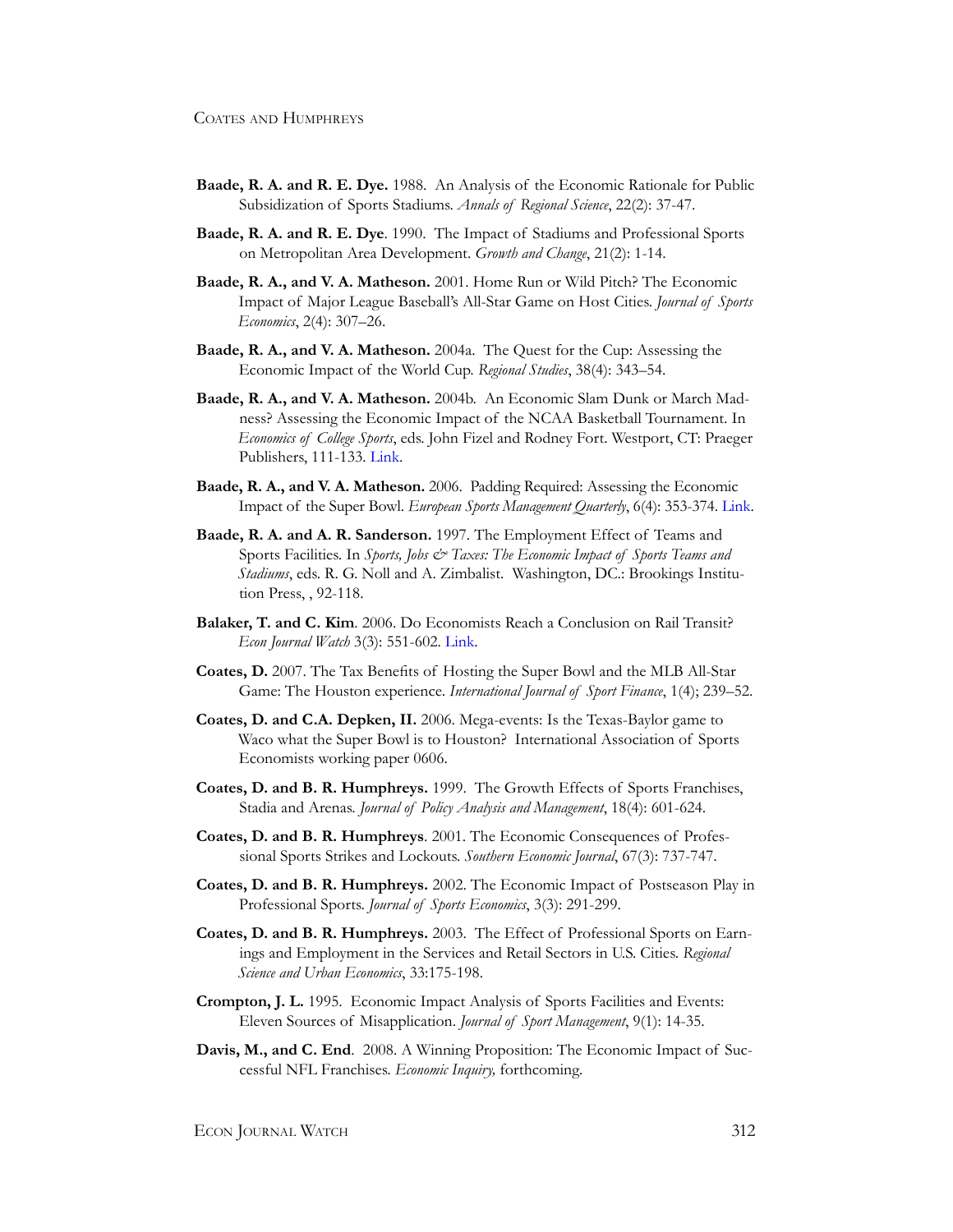- **Gius, M. and D. Johnson.** 2001. An Empirical Estimation of the Economic Impact of Major League Sports Teams on Cities. *Journal of Business and Economic Studies*, 7(1): 32-38.
- **Hotchkiss, J.L., R.E. Moore, and S.M. Zobay.** 2003. Impact of the 1996 Summer Olympic Games on Employment and Wages in Georgia. *Southern Economic Journal*, 69(3): 691-704.
- **Hudson, I.** 1999. Bright Lights, Big City: Do Professional Sports Teams Increase Employment? *Journal of Urban Affairs*, 21(4), 397-407.
- **Hudson, I.** 2001. The Use and Misuse of Economic Impact Analysis: The Case of Professional Sports. *Journal of Sport and Social Issues*, 25(1): 20-39.
- **Klein, D.B.** 2008. Colleagues, Where Is the Market Failure? Economists on the FDA. *Econ Journal Watch* 5(3), 316-348. [Link](http://www.econjournalwatch.org/pdf/KleinTyrannySeptember2008.pdf).
- **Lavoie, M., and G. Rodriguez.** 2005. The Economic Impact of Professional Teams on Monthly Hotel Occupancy Rates of Canadian Cities: A Box-Jenkins Approach. *Journal of Sports Economics*, 6(3): 314–24.
- **Leeds, M. A.** 2007. Do Good Olympics Make Good Neighbors?, *Contemporary Economic Policy*. 26(3): 460-467.
- **Lertwachara, K. and J. Cochran**. 2007. An Event Study of the Economic Impact of Professional Sport Franchises on Local U.S. Economies. *Journal of Sports Economics, 8(3): 244-54.*
- **Madden, J. R.** 2006. Economic and Fiscal Impacts of Mega Sporting Events: A General Equilibrium Assessment. *Public Finance and Management,* 6(3): 346-394.
- **Matheson, V.** 2005. Contrary Evidence on the Impact of the Super Bowl on the Victorious City. *Journal of Sports Economics*, 6(4): 420-428. [Link](http://www.holycross.edu/departments/economics/vmatheso/research/sb-winners.pdf).
- **Miller, P. A.** 2002. The Economic Impact of Sports Stadium Construction: The Case of the Construction Industry in St. Louis, MO. *Journal of Urban Affairs*, 24(2): 159-173.
- **Nelson, A. C.** 2001. Prosperity or Blight? A Question of Major League Stadia Locations. *Economic Development Quarterly*, 15(3): 255-265.
- **Noll, R.G., and A. Zimbalist.** 1997a. *Sports, Jobs & Taxes: The Economic Impact of Sports Teams and Stadiums*. Washington, DC: Brookings Institution Press.
- **Noll, R.G., and A. Zimbalist.** 1997b. Build the Stadium Create the Jobs! In *Sports, Jobs & Taxes: The Economic Impact of Sports Teams and Stadiums*, eds. R. G. Noll and A. Zimbalist. Washington, DC: Brookings Institution Press, 1-54.
- **Noll, R.G., and A. Zimbalist.** 1997c. The Economic Impact of Sports Teams and Facilities. In *Sports, Jobs & Taxes: The Economic Impact of Sports Teams and Stadiums*, eds. R. G. Noll and A. Zimbalist. Washington, DC: Brookings Institution Press,55-91.
- **Editorial.** 1926. Stadiums, *The Playground*, 20:191-199.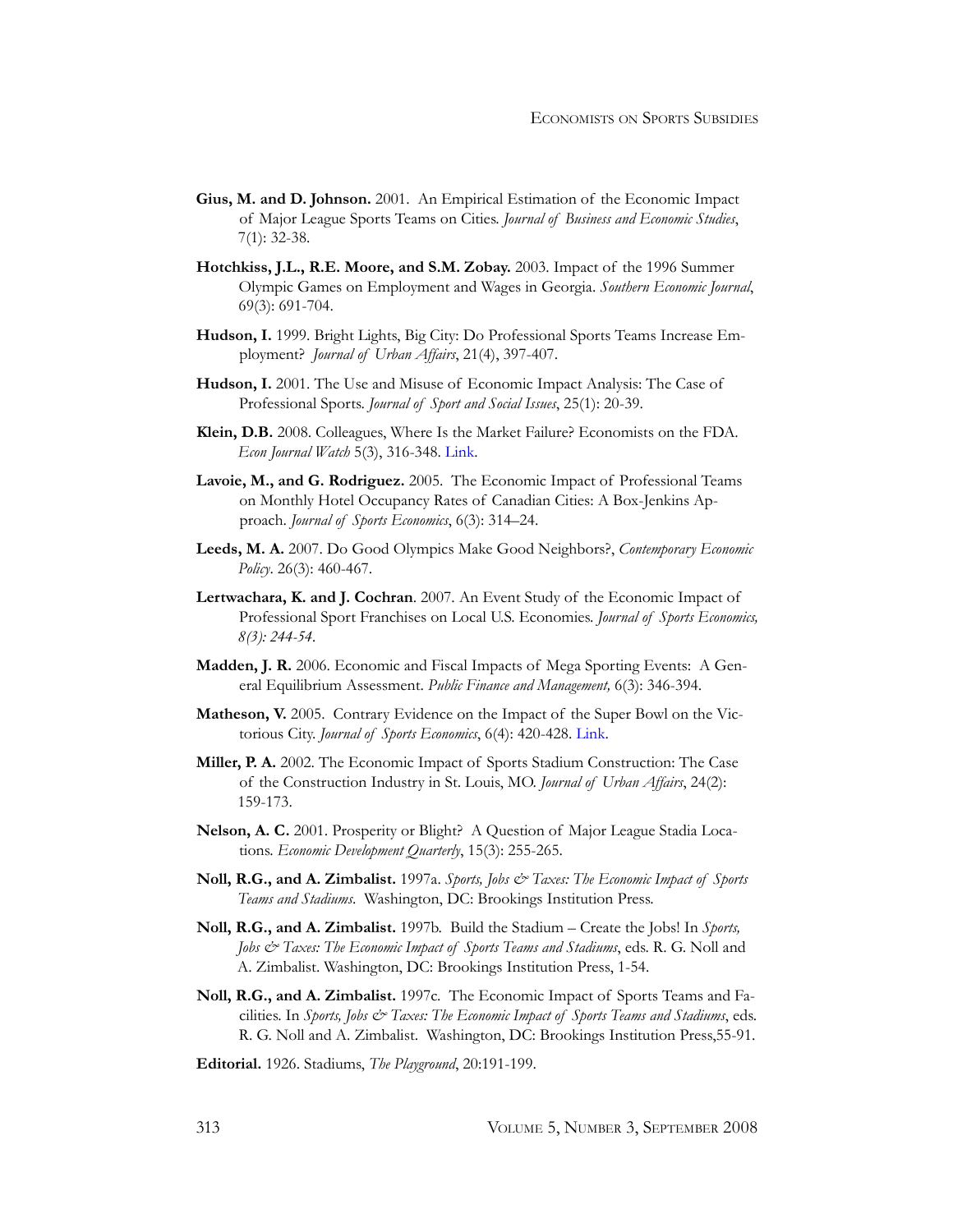- **Porter, P. K.** 1999. Mega-Sports Events as Municipal Investments: A Critique of Impact Analysis. In *Sports Economics: Current Research*, eds. J. Fizel, E. Gustafson, and L. Hadley. Westport, CT: Prager Publishers, 61–74.
- **Porter, P. K. and D. Fletcher.** 2008. The Economic Impact of the Olympic Games: Ex Ante Predictions and Ex Post Reality. *Journal of Sports Management*, 22(4): 470- 486.
- **Rosentraub, M.** 1997. Stadiums and Urban Space. In *Sports, Jobs & Taxes: The Economic Impact of Sports Teams and Stadiums*, eds. R. G. Noll and A. Zimbalist. Washington, DC: Brookings Institution Press, . 178-207.
- **Santo, C.** 2005. The Economic Impact of Sports Stadiums: Recasting the Analysis in Context. *Journal of Urban Affairs*, 27(2):177-191.
- **Siegfried, J. and A. Zimbalist.** 2000. The Economics of Sports Facilities and Their Communities. *Journal of Economic Perspectives*, 14(3): 95-114. [Link](http://web.ebscohost.com.proxy-bc.researchport.umd.edu/ehost/viewarticle?data=dGJyMPPp44rp2%2fdV0%2bnjisfk5Ie42N%2bE8tnsjPek63nn5Kx95uXxjL6rrUmzpbBIrq6eSbiosFKwrJ5oy5zyit%2fk8Xnh6ueH7N%2fiVauorky0prVQrqykhN%2fk5VXj5KR84LPje%2byc8nnls79mpNfsVa6rski3qq4%2b5OXwhd%2fqu37z4uqM4%2b7y&hid=107).
- **Siegfried, J. and A. Zimbalist.** 2006. Policy Forum: Economics of Sport: The Economic Impact of Sports Facilities, Teams and Mega-Events. *Australian Economic Review*, 39(4): 420-27. [Link](http://web.ebscohost.com.proxy-bc.researchport.umd.edu/ehost/viewarticle?data=dGJyMPPp44rp2%2fdV0%2bnjisfk5Ie42N%2bE8tnsjPek63nn5Kx95uXxjL6rrUmzpbBIrq6eSbiosFKwrJ5oy5zyit%2fk8Xnh6ueH7N%2fiVauorky0prVQrqykhN%2fk5VXj5KR84LPje%2byc8nnls79mpNfsVa6vrkmvq7c%2b5OXwhd%2fqu37z4uqM4%2b7y&hid=107).
- **Smith, Adam**. 1776. *An Inquiry into the Nature and Causes of the Wealth of Nations*. Oxford: Clarendon Press/Liberty Fund Edition, edited by R.H. Campbell and A.S. Skinner.
- **Wassmer, R. W.** 2001. Metropolitan Prosperity from Major League Sports in the CDB: Stadia Locations or Just Strength of the Central City? A Reply to Arthur Nelson. *Economic Development Quarterly*, 15(3):266-271.
- **Whaples, R.** 2006. Do Economists Agree on Anything? Yes! *The Economists' Voice*, 3(9). [Link](http://www.bepress.com/ev/vol3/iss9/art1).
- **Wulz, R.** 1957. Determining Charges for Municipal Stadiums and Auditoriums. *Municipal Finance*, 30: 91-96.
- **Zipp, J. F.** 1996. The Economic Impact of the Baseball Strike of 1994. *Urban Affairs Review* 32(2): 157-185.

#### **About the Authors**

Dennis Coates is a Professor of Economics at UMBC. He is on the editorial boards of several journals including *Journal of Sport Management*, *International Journal of Sport Finance,* and *Journal of Sports Economics,* for which he is the Book Review Editor. His work has appeared in a variety of academic journals including the *Journal of Policy Analysis and Management*, the *Journal of Sports Economics*, the *Southern Economic Journal*, and *Regional Science and Urban Economics*. His work on stadiums has been discussed in the *Washington Post*, *Business Week*,